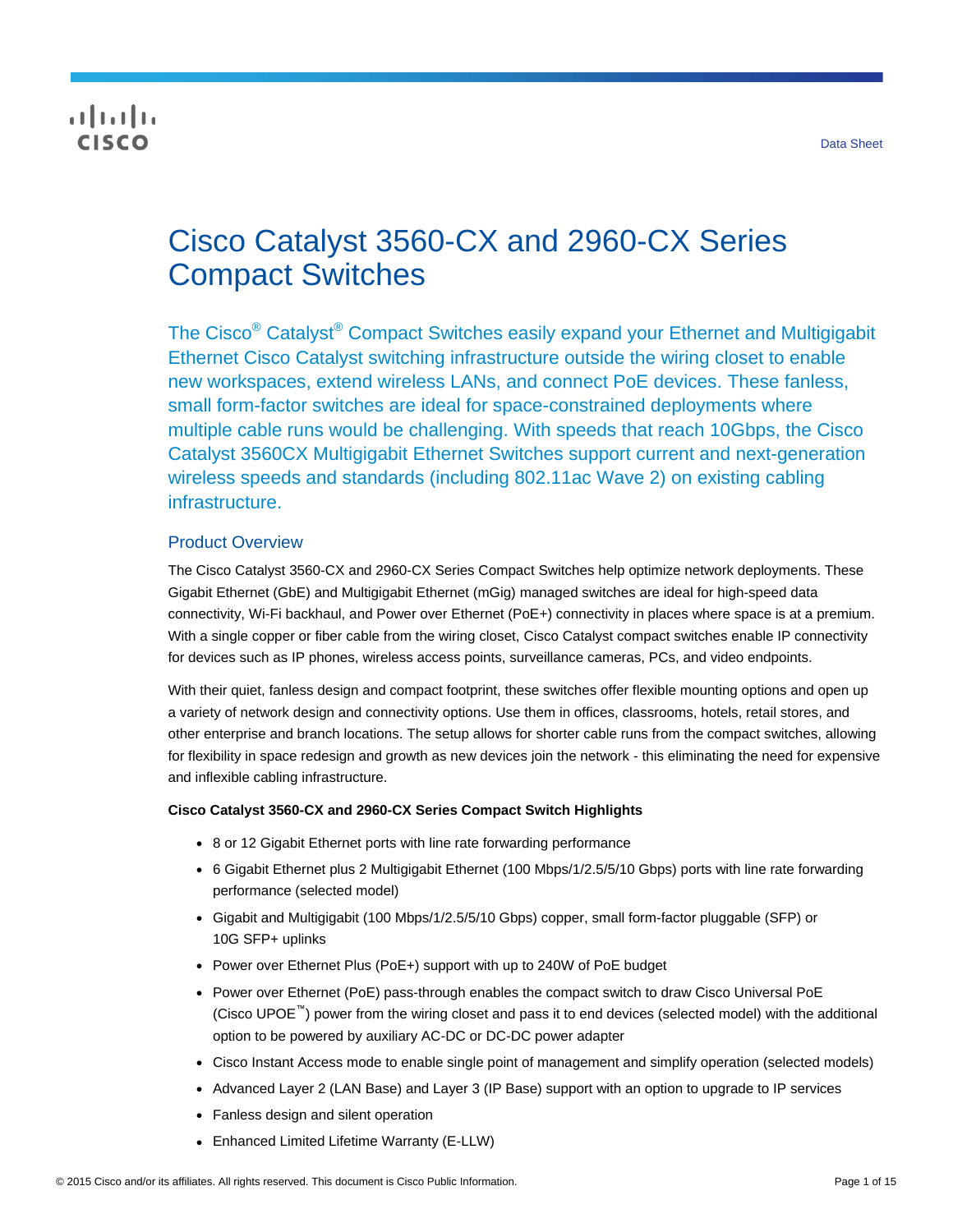Figure 1 shows the Cisco Catalyst 3560-CX and 2960-CX switch family.

**Figure 1.** Cisco Catalyst 3560-CX and 2960-CX Compact Switch Family



### Features and Benefits

Like the larger Cisco Catalyst switches typically used in wiring closets, the Cisco Catalyst Compact switches are a managed option for consistency across your LAN switching network. Unlike unmanaged switches and hubs, they provide advanced networking features for flexibility, security, and scale.

Table 1 lists many of the Cisco Catalyst 3560-CX and 2960-CX switch features and benefits.

| Table 1.<br><b>Compact Switch Features and Benefits Summary</b> |
|-----------------------------------------------------------------|
|-----------------------------------------------------------------|

| <b>Feature</b>                                            | <b>Benefits</b>                                                                                                                                                                                                                                                                                                                                                                                                                                                                                                                                                                                                                                                                                                                                                                                                    |
|-----------------------------------------------------------|--------------------------------------------------------------------------------------------------------------------------------------------------------------------------------------------------------------------------------------------------------------------------------------------------------------------------------------------------------------------------------------------------------------------------------------------------------------------------------------------------------------------------------------------------------------------------------------------------------------------------------------------------------------------------------------------------------------------------------------------------------------------------------------------------------------------|
| <b>Hardware</b>                                           |                                                                                                                                                                                                                                                                                                                                                                                                                                                                                                                                                                                                                                                                                                                                                                                                                    |
| Small form factor;<br>fanless design;<br>silent operation | The switch can be used in open workspaces and other areas that cannot tolerate equipment noise and where multiple<br>cable runs could be difficult, expensive, and intrusive.                                                                                                                                                                                                                                                                                                                                                                                                                                                                                                                                                                                                                                      |
| <b>Flexible mounting</b><br>options                       | The switch can be mounted on the wall, under a desk, rack, DIN rail, or practically anywhere they are needed.                                                                                                                                                                                                                                                                                                                                                                                                                                                                                                                                                                                                                                                                                                      |
| <b>Cisco Multigigabit</b><br><b>Ethernet</b>              | With the enormous growth of 802.11ac and new wireless applications, wireless devices are driving the demand for more<br>network bandwidth. This creates a need for a technology that supports speeds higher than 1 Gbps on all cabling<br>infrastructure. Cisco Multigigabit Ethernet technology is a unique Cisco innovation that allows you to achieve bandwidth<br>between speeds of 100Mbps and 10 Gbps over traditional Cat 5e cabling or above. In addition, the Multigigabit ports on<br>the Cisco Catalyst Compact switch support PoE+, which is increasingly important for next-generation workspaces and<br>Internet of Things (IoT) ecosystems. The Multigigabit Ethernet ports can also be used as uplinks to connect to traditional<br>access switches such as the Cisco Catalyst 3850/4500 switches. |
|                                                           | Cisco Multigigabit technology offers significant benefits for a diverse range of speeds, cable types, and PoE power. The<br>benefits can be grouped into three different areas:                                                                                                                                                                                                                                                                                                                                                                                                                                                                                                                                                                                                                                    |
|                                                           | • Multiple speeds: Cisco Multigigabit technology supports autonegotiation of multiple speeds on switch ports. The<br>supported speeds are 100 Mbps, 1 Gbps, 2.5 Gbps, and 5 Gbps on Cat 5e cable and up to 10 Gbps over Cat 6a<br>cabling.                                                                                                                                                                                                                                                                                                                                                                                                                                                                                                                                                                         |
|                                                           | • Cable type: The technology supports a wide range of cable types, including Cat 5e, Cat 6, and Cat 6a or above.<br>• PoE power: The technology supports PoE and PoE+ for all the supported speeds and cable types.                                                                                                                                                                                                                                                                                                                                                                                                                                                                                                                                                                                                |
| 10-Gigabit SFP+<br>uplinks                                | Accommodates business growth and increased traffic, such as aggregate upstream gigabit traffic loads from 802.11ac<br>Wi-Fi access points.                                                                                                                                                                                                                                                                                                                                                                                                                                                                                                                                                                                                                                                                         |
| Increased PoE+<br><b>Scale</b>                            | Provides up to 240W of PoE+ budget (twice the power per switch than previous series).                                                                                                                                                                                                                                                                                                                                                                                                                                                                                                                                                                                                                                                                                                                              |
| <b>Perpetual PoE</b>                                      | Provides uninterrupted power to a powered-down device even when the switch is booting. This eliminates the need for a<br>backup power source.                                                                                                                                                                                                                                                                                                                                                                                                                                                                                                                                                                                                                                                                      |
| PoE pass-through                                          | PoE pass-through gives the ability to power PoE end devices through drawing Cisco UPOE from the wiring closet. The<br>Cisco Catalyst WS-C3560CX-8PT-S has eight downlink ports with two Cisco UPOE input ports that allow it to be<br>powered by another switch. These switches do not need a power supply and receive power over the uplink from an<br>upstream PoE or Cisco UPOE device, providing deployment flexibility and availability. These switches are ideal for<br>wiring-constrained and space-constrained applications.                                                                                                                                                                                                                                                                               |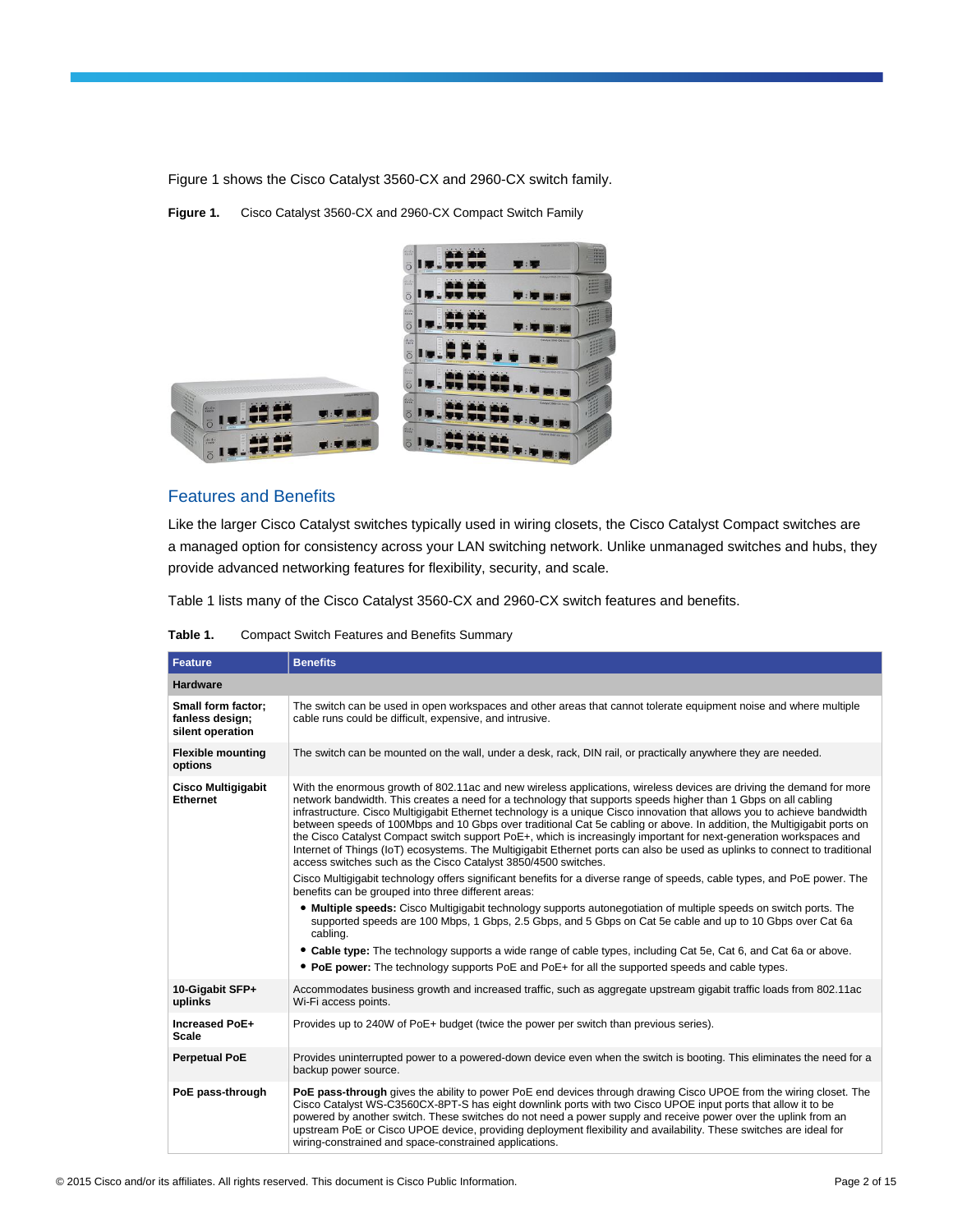| Feature                                          | <b>Benefits</b>                                                                                                                                                                                                                                                                                                                                                                                                                                        |
|--------------------------------------------------|--------------------------------------------------------------------------------------------------------------------------------------------------------------------------------------------------------------------------------------------------------------------------------------------------------------------------------------------------------------------------------------------------------------------------------------------------------|
| <b>Management and Operations</b>                 |                                                                                                                                                                                                                                                                                                                                                                                                                                                        |
| <b>Cisco Instant Access</b><br>Mode              | Available on Cisco Catalyst 3560-CX switches with 10 G SFP+ uplinks, this optional mode enables a single point of<br>management and operation for campus networks. Multiple Cisco Catalyst 3560-CX compact switches with 10 G SFP+<br>uplinks can be connected to Cisco Catalyst 6500 or 6800 core switches, and the entire configuration can then work as a<br>single extended switch with a common management domain.                                |
|                                                  | In this mode, compact switches inherit all the features of the Cisco Catalyst 6500 or 6800. Advanced Cisco Catalyst 6500<br>and 6800 features like MPLS and EVN can be extended to the access layer, so the Cisco Catalyst Instant Access<br>solution can be deployed on all or a subset of the campus network.                                                                                                                                        |
| <b>Cisco Network Plug</b><br>'n Play (PnP)       | Network Plug-n-Play (PnP) is a secure, scalable solution that accelerates network device deployments by automating the<br>installation and configuration of Cisco IOS software. The Cisco Catalyst 3560-CX and 2960-CX switches are 'Network-<br>PnP Ready' and can be used as part of the APIC-EM solution for automated switch deployments. This feature helps<br>improve productivity, cut costs, reduce downtime, and enhance the user experience. |
| <b>Cisco Catalyst Smart</b><br><b>Operations</b> | This comprehensive set of Cisco Catalyst technologies and Cisco IOS Software features simplify LAN deployment,<br>configuration, and troubleshooting.                                                                                                                                                                                                                                                                                                  |
|                                                  | • Cisco Smart Install enables the configuration of the Cisco IOS Software image and switch without user intervention.                                                                                                                                                                                                                                                                                                                                  |
|                                                  | • Cisco Auto Smartports provides automatic configuration as end devices connect to the switch port, allowing<br>autodetection and plug-and-play of the device onto the network. Interface templates containing configurations or<br>policies that can be applied to ports are also supported.                                                                                                                                                          |
|                                                  | • Cisco Smart Troubleshooting is an extensive array of debug diagnostic commands and system health checks,<br>including Generic Online Diagnostics (GOLD) and Onboard Failure Logging (OBFL).                                                                                                                                                                                                                                                          |
|                                                  | • Embedded Event Manager (EEM), supported on the Cisco Catalyst 3560-CX, provides real-time network event<br>detection and onboard automation. You can adapt the behavior of your network devices to align with business needs.                                                                                                                                                                                                                        |
| <b>Cloud and System</b><br><b>Management</b>     | • Cisco Prime" Infrastructure provides comprehensive network lifecycle management with an extensive library of<br>features that automate initial and day-to-day management. Cisco Prime integrates hardware and software platform<br>expertise and operational experience into a powerful set of workflow-driven configuration, monitoring,<br>troubleshooting, reporting, and administrative tools.                                                   |
|                                                  | • Cisco Network Assistant is a PC-based, centralized network management and configuration application for small and<br>medium-sized business (SMB) with up to 250 users. An intuitive GUI lets you easily apply common services across<br>Cisco switches, routers, and access points.                                                                                                                                                                  |
|                                                  | • Cisco Active Advisor is a cloud-based service that provides essential lifecycle information about your network<br>inventory. Available by itself or as a component of other Cisco network management applications, it helps you reduce<br>your network's overall risk by keeping you up-to-date on the status of your products.                                                                                                                      |
| Operational<br><b>Simplicity</b>                 | • Link Aggregation Control Protocol (LACP) for creating Ethernet channeling with devices that conform to IEEE<br>802.3ad. Similar to Cisco EtherChannel technology and PAgP.                                                                                                                                                                                                                                                                           |
|                                                  | . Dynamic Host Configuration Protocol (DHCP) autoconfiguration of multiple switches through a boot server.                                                                                                                                                                                                                                                                                                                                             |
|                                                  | • Multicast VLAN Registration (MVR) continuously sends multicast streams in a multicast VLAN. Isolates streams<br>from subscriber VLANs for bandwidth and security reasons.                                                                                                                                                                                                                                                                            |
|                                                  | • Voice VLAN keeps voice traffic on a separate VLAN for easier administration and troubleshooting.                                                                                                                                                                                                                                                                                                                                                     |
|                                                  | • Cisco VLAN Trunking Protocol (VTP) supports dynamic VLANs and dynamic trunk configuration across all<br>switches.                                                                                                                                                                                                                                                                                                                                    |
|                                                  | • Remote Switch Port Analyzer (RSPAN) allows administrators to remotely monitor ports in a Layer 2 switch network<br>from any other switch in the same network.                                                                                                                                                                                                                                                                                        |
|                                                  | • For enhanced traffic management, monitoring, and analysis, the Embedded Remote Monitoring (RMON) software<br>agent supports four RMON groups (history, statistics, alarms, and events).                                                                                                                                                                                                                                                              |
| Security                                         |                                                                                                                                                                                                                                                                                                                                                                                                                                                        |
| Cisco TrustSec <sup>®</sup>                      | A suite of components that secures networks, data, and resources with policy-based access control, identity, and role-<br>aware networking with the following elements:                                                                                                                                                                                                                                                                                |
|                                                  | • Cisco TrustSec SXP support to simplify security and policy enforcement throughout the network. For more<br>information about Cisco TrustSec security solutions, visit cisco.com/go/TrustSec.                                                                                                                                                                                                                                                         |
|                                                  | • Hardware on the Cisco Catalyst 3560-CX for IEEE 802.1AE MACsec for Layer 2, line-rate Ethernet data<br>confidentiality and integrity on host-facing ports. Protects against man-in-the-middle attacks (snooping, tampering,<br>and replay).                                                                                                                                                                                                          |
|                                                  | • Flexible authentication that supports multiple authentication mechanisms including 802.1X, MAC Authentication<br>Bypass, and web authentication using a single, consistent configuration.                                                                                                                                                                                                                                                            |
|                                                  | • Monitor mode that creates a user-friendly environment for 802.1X operations.                                                                                                                                                                                                                                                                                                                                                                         |
|                                                  | • RADIUS change of authorization and downloadable ACLs for comprehensive policy management.                                                                                                                                                                                                                                                                                                                                                            |
|                                                  | • 802.1X supplicant with Network Edge Access Transport (NEAT) for extended secure access; compact switches<br>in the conference rooms have the same level of security as switches inside a locked wiring closet.                                                                                                                                                                                                                                       |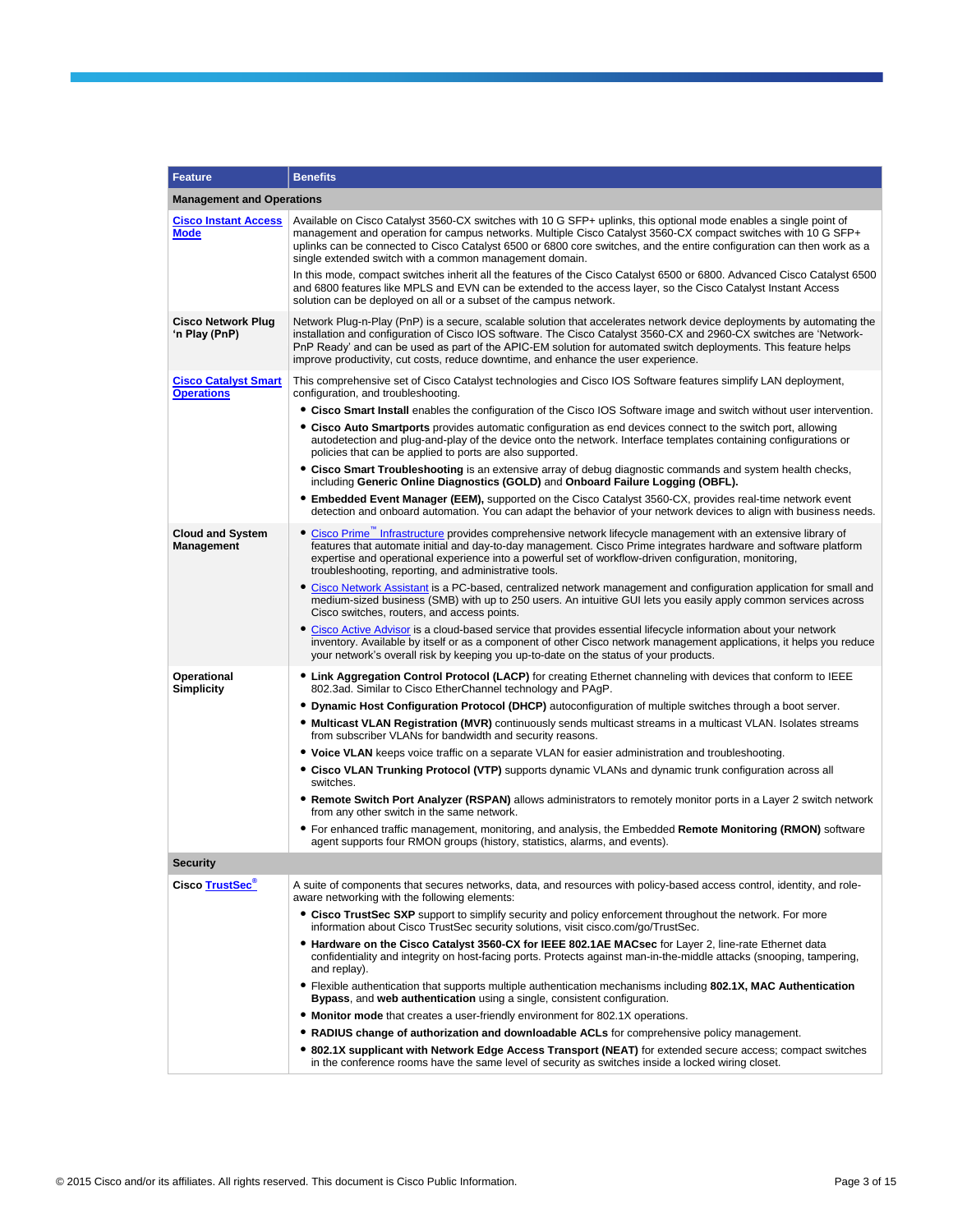| <b>Feature</b>                                                             | <b>Benefits</b>                                                                                                                                                                                                                                                                                                                                                                                                                           |
|----------------------------------------------------------------------------|-------------------------------------------------------------------------------------------------------------------------------------------------------------------------------------------------------------------------------------------------------------------------------------------------------------------------------------------------------------------------------------------------------------------------------------------|
| <b>Threat Defense</b>                                                      | Advanced, integrated security features that provide threat defense capabilities for mitigating man-in-the-middle attacks<br>and protecting your critical network infrastructure.                                                                                                                                                                                                                                                          |
|                                                                            | • Superior Layer 2 capabilities for mitigating MAC, IP, and ARP spoofing risks. Also protects port security, guards<br>against DHCP snooping, and supports Dynamic ARP Inspection and IP Source Guard.                                                                                                                                                                                                                                    |
|                                                                            | • Ipv6 first-hop security with Binding Integrity Guard, RA Guard, and DHCP Guard.                                                                                                                                                                                                                                                                                                                                                         |
|                                                                            | • Private VLAN provides security and isolation between switch ports.                                                                                                                                                                                                                                                                                                                                                                      |
|                                                                            | • Multidomain Authentication allows an IP phone and a PC to authenticate on the same switch port while placing<br>them on appropriate voice and data VLAN.                                                                                                                                                                                                                                                                                |
|                                                                            | • Secure Shell (SSH), Kerberos, and Simple Network Management Protocol Version 3 (SNMPv3) that encrypt<br>administrator traffic during Telnet and SNMP sessions to keep access credentials secure.                                                                                                                                                                                                                                        |
|                                                                            | • Port-based access control list (ACL) to let the switch automatically allow or block packets based on policies for<br>source and destination IP addresses. Rules can be set up differently on a port-by-port basis.                                                                                                                                                                                                                      |
|                                                                            | • Secure Boot to make sure that only signed and authorized images can load on the switch.                                                                                                                                                                                                                                                                                                                                                 |
|                                                                            | • Cisco AutoSecure to simplify security configurations with a single-line CLI.                                                                                                                                                                                                                                                                                                                                                            |
| <b>Power Management and Energy Efficiency</b>                              |                                                                                                                                                                                                                                                                                                                                                                                                                                           |
| <b>Switch Hibernate</b><br>Mode                                            | Innovative technology that puts the switch in an ultra-low power mode during periods of nonoperation such as nights and<br>weekends. The switch can be configured to be in the hibernate mode using the Cisco Energy Management Suite.                                                                                                                                                                                                    |
| IEEE 802.3az or<br><b>Energy-Efficient</b><br>Ethernet (EEE)               | Ports dynamically sense idle periods between traffic bursts and quickly switch the interfaces into a low-power idle mode,<br>reducing power consumption.                                                                                                                                                                                                                                                                                  |
| <b>Perpetual PoE</b>                                                       | Provides uninterrupted power to a powered-down device even when the switch is booting. This eliminates the need for a<br>backup power source.                                                                                                                                                                                                                                                                                             |
| PoE pass-through                                                           | PoE pass-through gives the ability to power PoE end devices through drawing Cisco UPOE from the wiring closet. The<br>Cisco Catalyst 3560CX-8PT-S has eight downlink ports with two Cisco UPOE input ports that allow it to be powered by<br>another switch. These switches do not need a power supply and receive power over the uplink from an upstream PoE or<br>Cisco UPOE device, providing deployment flexibility and availability. |
| <b>Cisco Energy</b><br><b>Management Suite</b><br>(formerly<br>EnergyWise) | Measures power consumption of network infrastructure and network-attached devices and enforces rules to reduce<br>energy usage.                                                                                                                                                                                                                                                                                                           |
| <b>Power Supply</b>                                                        | 80-Plus Silver Certified                                                                                                                                                                                                                                                                                                                                                                                                                  |
| <b>Traffic Management and QoS</b>                                          |                                                                                                                                                                                                                                                                                                                                                                                                                                           |
| <b>Application Visibility</b>                                              | NetFlow Lite lets you maintain awareness of all application traffic on the network. It helps capture and record specific<br>packet flows. Exports flow data in the NetFlow Version 9 format for analysis on a wide range of Cisco and third-party<br>collectors.                                                                                                                                                                          |
| <b>Advanced Quality of</b><br><b>Service</b>                               | Intelligent traffic management with flexible mechanisms for marking, classifying, and scheduling traffic at wire speed.<br>Includes:                                                                                                                                                                                                                                                                                                      |
|                                                                            | • Up to eight egress queues per port and strict priority queuing so that the highest priority packets are serviced ahead<br>of all other traffic.                                                                                                                                                                                                                                                                                         |
|                                                                            | • Shaped Round Robin (SRR) scheduling and Weighted Tail Drop (WTD) congestion avoidance.<br>• Flow-based rate limiting and up to 256 aggregate or individual policers per port.                                                                                                                                                                                                                                                           |

## Product Details

## **Switch Models**

The Cisco Catalyst Compact Switches are available in nine switch models. They vary by whether they support both Layer 2 and Layer 3 services or Layer 2 services only; whether they support Power over Ethernet Plus (PoE+); by the number of Gigabit Ethernet and Multigigabit Ethernet ports; the aggregate power provided, and the type of cabling connections they support.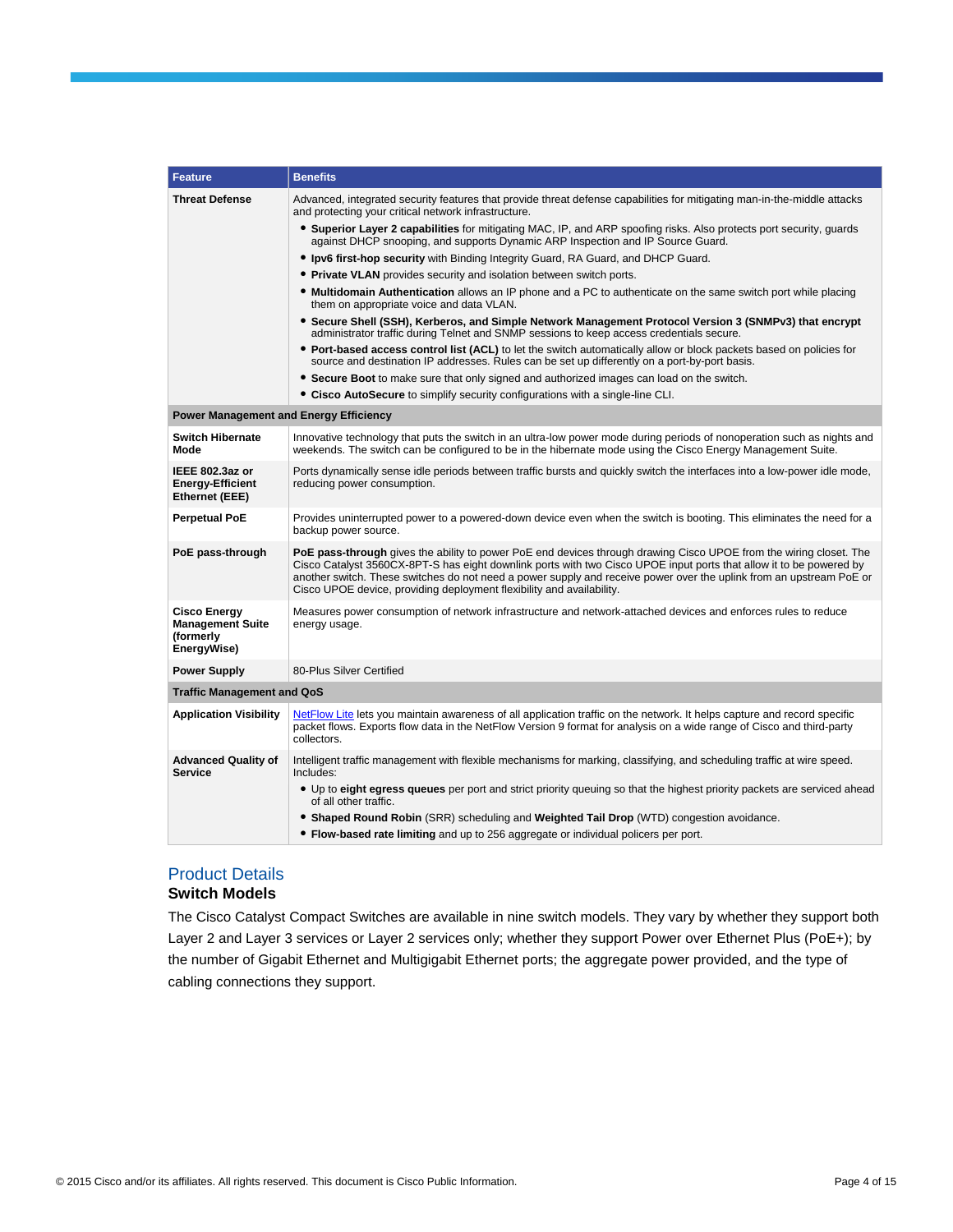Tables 2, 3, and 4 compare the available switch models and list the software package that ships by default with each model and how much PoE power is available for the downlink ports.

| <b>Model</b>   | <b>Ethernet Ports</b>                                                                | <b>PoE</b><br><b>Output</b><br><b>Ports</b> | Available<br>PoE.<br><b>Power</b> | <b>Uplinks</b>                          | <b>Default Software</b>                   |
|----------------|--------------------------------------------------------------------------------------|---------------------------------------------|-----------------------------------|-----------------------------------------|-------------------------------------------|
| 3560CX-8TC-S   | 8 x 10/100/1000 Gigabit Ethernet                                                     | <b>NA</b>                                   |                                   | 2 x 1G copper plus<br>2 x 1G SFP        | IP Base (IP Services<br>with RTU License) |
| 3560CX-12TC-S  | 12 x 10/100/1000 Gigabit Ethernet                                                    | <b>NA</b>                                   |                                   | 2 x 1G copper plus<br>2 x 1G SFP        | IP Base (IP Services<br>with RTU License) |
| 3560CX-8PC-S   | 8 x 10/100/1000 Gigabit Ethernet                                                     | 8 PoE+                                      | 240W                              | 2 x 1G copper plus<br>2 x 1G SFP        | IP Base (IP Services<br>with RTU License) |
| 3560CX-12PC-S  | 12 x 10/100/1000 Gigabit Ethernet                                                    | $12$ PoE+                                   | 240W                              | 2 x 1G copper plus<br>2 x 1G SFP        | IP Base (IP Services<br>with RTU License) |
| 3560CX-12PD-S  | 12 x 10/100/1000 Gigabit Ethernet                                                    | 12 PoE+                                     | 240W                              | 2 x 1G copper plus<br>2 x 10G SFP+      | IP Base (IP Services<br>with RTU License) |
| C3560CX-8PT-S  | 8 x 10/100/1000 Gigabit Ethernet                                                     | 8 PoE+                                      | Up to<br>146W                     | 2 x 1G copper (Cisco)<br>UPOE+ uplinks) | IP Base (IP Services<br>with RTU License) |
| C3560CX-8XPD-S | 6 x 10/100/1000 Gigabit Ethernet plus 2<br>Multiqiqabit Ethernet 100/2500/5000/10000 | 8 PoE+                                      | 240W                              | 2 x 10G SGP+                            | IP Base (IP Services<br>with RTU License) |

**Table 2.** Cisco Catalyst 3560-X Compact Switch Models and Default Software

#### **Table 3.** C3560CX-8PT-S Switch PoE and PoE+ Power Capacity

| <b>Model</b>  | <b>Powering Option</b>                    | <b>Available PoE Power (W)</b> | <b>Can Switch Be Powered with Uplinks?</b> |
|---------------|-------------------------------------------|--------------------------------|--------------------------------------------|
| 3560CX-8TC-S  | Internal power supply                     | 0W                             | <b>No</b>                                  |
| 3560CX-12TC-S | Internal power supply                     | <b>OW</b>                      | <b>No</b>                                  |
| 3560CX-8PC-S  | Internal power supply                     | 240W                           | No                                         |
| 3560CX-12PC-S | Internal power supply                     | 240W                           | <b>No</b>                                  |
| 3560CX-12PD-S | Internal power supply                     | 240W                           | No                                         |
| C3560CX-8PT-S | 1 PoE uplink                              | <b>OW</b>                      | No                                         |
|               | 2 PoE uplinks                             | <b>OW</b>                      | Yes                                        |
|               | 1 PoE+ uplink                             | <b>OW</b>                      | Yes                                        |
|               | 2 PoE+ uplinks                            | <b>20W</b>                     | Yes                                        |
|               | 1 Cisco UPOE uplink                       | <b>22W</b>                     | Yes                                        |
|               | 2 Cisco UPOE uplinks                      | 68W                            | Yes                                        |
|               | Auxiliary input                           | 54W                            | Yes                                        |
|               | 1 PoE uplink plus auxiliary input         | 65W                            | Yes                                        |
|               | 2 PoE uplinks plus auxiliary input        | <b>76W</b>                     | Yes                                        |
|               | 1 PoE+ uplink plus auxiliary input        | <b>76W</b>                     | Yes                                        |
|               | 2 PoE+ uplinks plus auxiliary input       | 98W                            | Yes                                        |
|               | 1 Cisco UPOE uplink plus auxiliary input  | 100W                           | Yes                                        |
|               | 2 Cisco UPOE uplinks plus auxiliary input | 146W                           | Yes                                        |
| 3560CX-8XPD-S | Internal power supply                     | 240W                           | No                                         |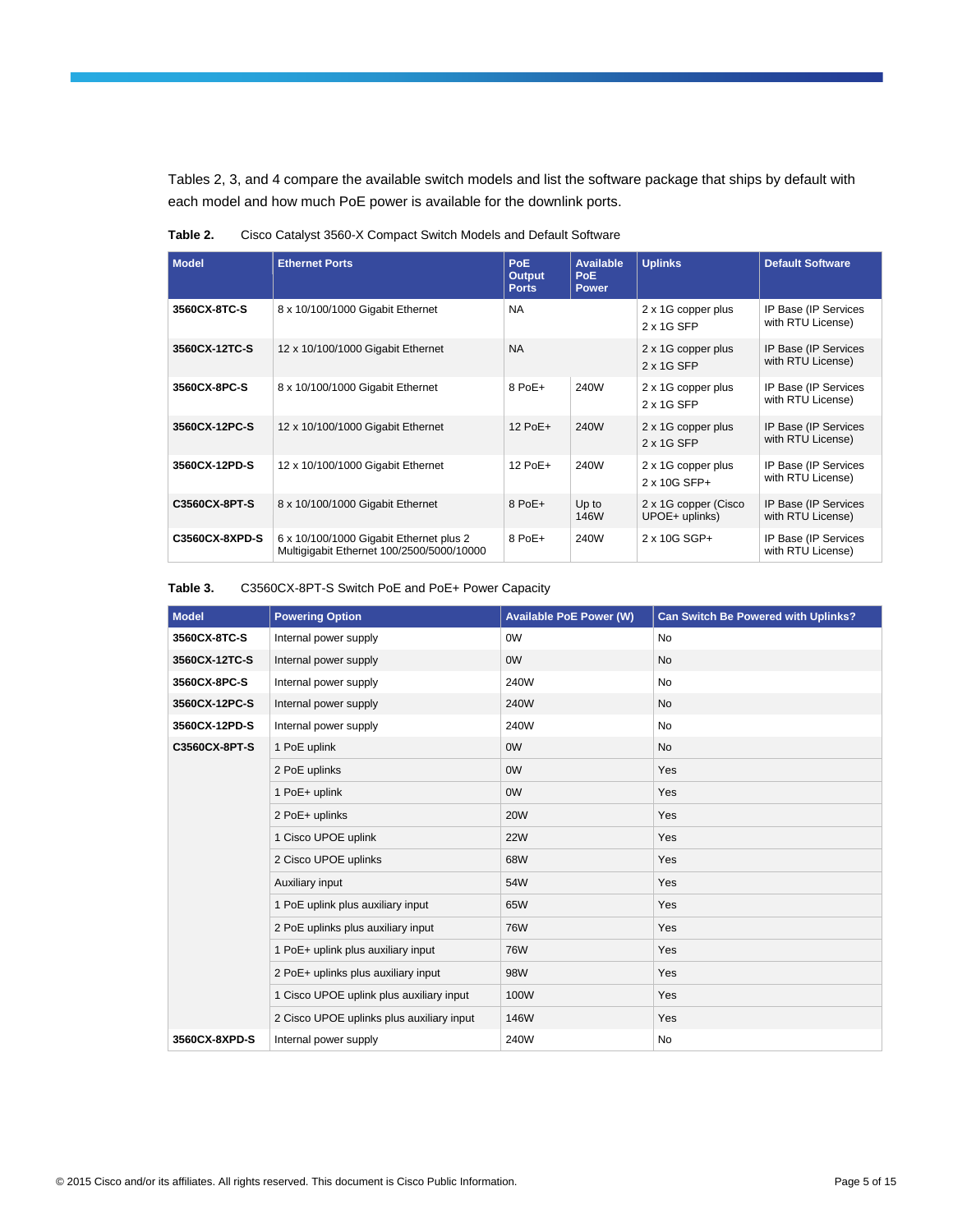| <b>Model</b> | <b>Ethernet Ports</b>            | PoE.<br><b>Output Ports</b> | Available<br><b>PoE Power</b> | <b>Uplinks</b>                   | <b>Default Software</b> |
|--------------|----------------------------------|-----------------------------|-------------------------------|----------------------------------|-------------------------|
| 2960CX-8TC-L | 8 x 10/100/1000 Gigabit Ethernet | N/A                         |                               | 2 x 1G copper plus<br>2 x 1G SFP | LAN Base                |
| 2960CX-8PC-L | 8 x 10/100/1000 Gigabit Ethernet | $8$ PoE+                    | 124W                          | 2 x 1G copper plus<br>2 x 1G SFP | <b>LAN Base</b>         |

#### **Table 4.** Cisco Catalyst 2960-X Compact Switch Models and Default Software

Note: All four uplink ports (two copper and two fiber) can be used simultaneously and also as downlinks.

#### **Switch Software**

Cisco Catalyst 3560-CX compact switches ship with the IP Base version of Cisco IOS® Software. The 3560-CX switches can be upgraded to use the IP Services version of IOS Software with a right-to-use (RTU) License. The IP Base and IP Services feature set on Cisco Catalyst 3560-CX switches provides baseline enterprise services in addition to all LAN Base features. They support Layer 3 networking features, including support for routed access, Cisco TrustSec, media access control security (MACsec), and other advanced network services. The IP Services feature set provides full Layer 3 routing capabilities with Open Shortest Path First (OSPF), Border Gateway Protocol (BGP), Enhanced Internal Gateway Routing Protocol (EIGRP), Policy-Based Routing (PBR), Multicast Routing, and Virtual Routing and Forwarding (VRF) Lite.

Cisco Catalyst 2960-CX Series compact switches ship with the LAN Base version of Cisco IOS Software. These switches deliver advanced Layer 2 switching with intelligent Layer 2 through 4 services for the network edge, such as voice, video, and wireless LAN services.

### Licensing and Software Policy

Customers with Cisco Catalyst LAN Base and IP Base software feature sets will receive updates and bug fixes designed to maintain the compliance of the software with published specifications, release notes, and industry standards compliance as long as the original end user continues to own or use the product or for up to one year from the end-of-sale date for this product, whichever occurs earlier. This policy supersedes any previous warranty or software statement and is subject to change without notice.

### Product Specifications

Table 5 provides hardware specifications for the Cisco Catalyst 3560-CX and 2960-CX compact switches.

| <b>Description</b> | <b>Specification</b>                                                                                                                       |                                                                                              |                               |  |  |  |
|--------------------|--------------------------------------------------------------------------------------------------------------------------------------------|----------------------------------------------------------------------------------------------|-------------------------------|--|--|--|
| <b>Performance</b> |                                                                                                                                            | <b>Cisco Catalyst 3560-CX</b>                                                                | <b>Cisco Catalyst 2960-CX</b> |  |  |  |
|                    | Forwarding Bandwidth                                                                                                                       | 46 Gbps (with C3560CX-8XPD-S)<br>34 Gbps (with C3560CX-12PD-S)<br>16 Gbps (with 1 G uplinks) | 12 Gbps                       |  |  |  |
|                    | 92 Gbps (with C3560CX-8XPD-S)<br>Switching Bandwidth (full-duplex capacity)<br>68 Gbps (with C3560CX-12PD-S)<br>32 Gbps (with 1 G uplinks) |                                                                                              | 24 Gbps                       |  |  |  |
|                    | Flash memory                                                                                                                               | 128 MB                                                                                       | 128 MB                        |  |  |  |
|                    | Memory DRAM                                                                                                                                | 512 MB                                                                                       | 512 MB                        |  |  |  |
|                    | Max VLANs                                                                                                                                  | 1023                                                                                         | 255                           |  |  |  |
|                    | <b>VLAN IDS</b>                                                                                                                            | 4000                                                                                         | 4000                          |  |  |  |

**Table 5.** Cisco Catalyst 3560-CX and 2960-CX Series Compact Switch Hardware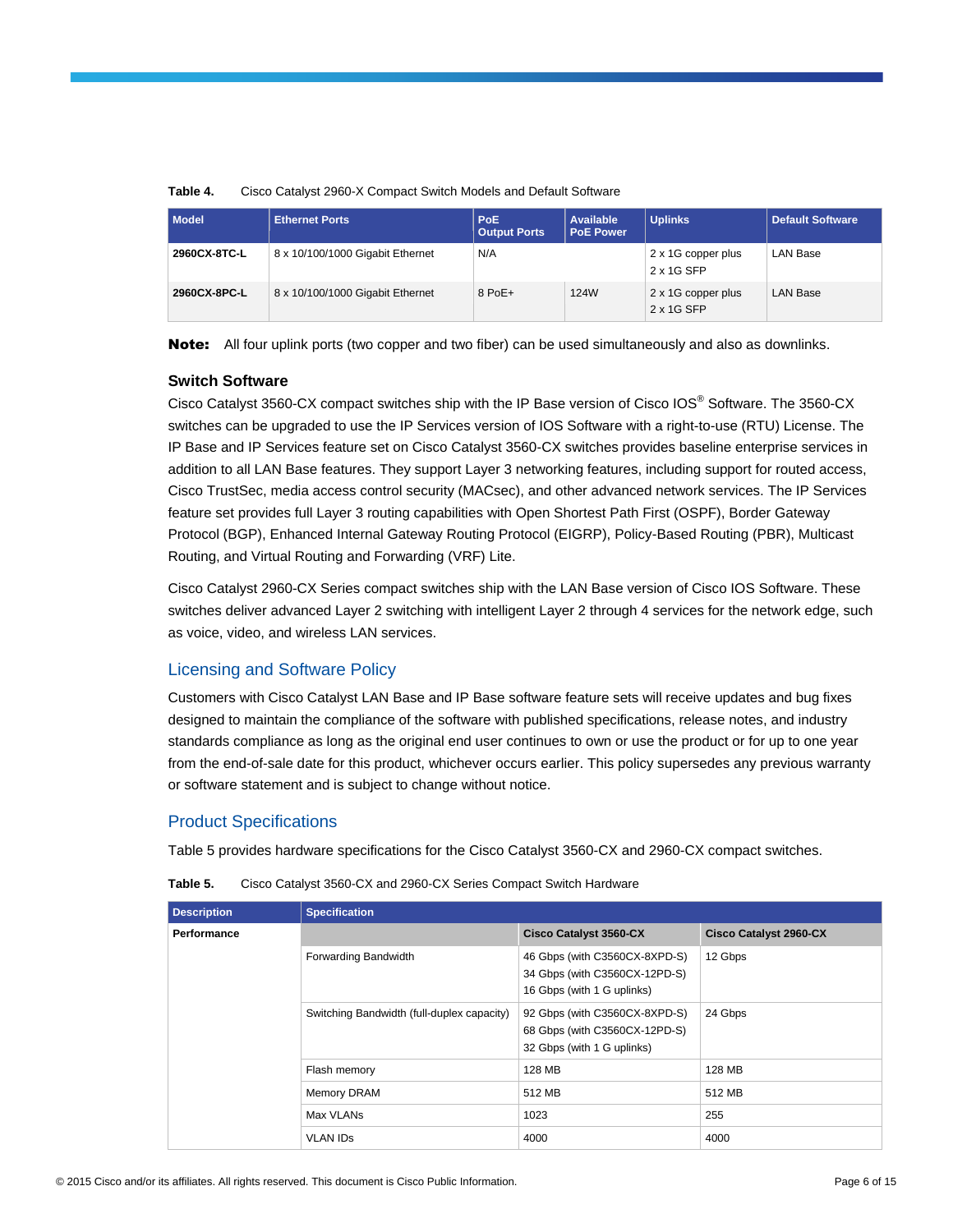| <b>Description</b>                                                               | <b>Specification</b>                                                                                                                                                                                                                                                                                                                                                                                                                                                                                                                                                                                                                                                                                                                                                                                                                                                                                                                                                                                                                                                                                                                                                                                                                                                       |                               |                                |                  |  |  |
|----------------------------------------------------------------------------------|----------------------------------------------------------------------------------------------------------------------------------------------------------------------------------------------------------------------------------------------------------------------------------------------------------------------------------------------------------------------------------------------------------------------------------------------------------------------------------------------------------------------------------------------------------------------------------------------------------------------------------------------------------------------------------------------------------------------------------------------------------------------------------------------------------------------------------------------------------------------------------------------------------------------------------------------------------------------------------------------------------------------------------------------------------------------------------------------------------------------------------------------------------------------------------------------------------------------------------------------------------------------------|-------------------------------|--------------------------------|------------------|--|--|
|                                                                                  | Maximum transmission unit (MTU)                                                                                                                                                                                                                                                                                                                                                                                                                                                                                                                                                                                                                                                                                                                                                                                                                                                                                                                                                                                                                                                                                                                                                                                                                                            | Up to 9000 bytes              |                                | Up to 9000 bytes |  |  |
|                                                                                  | Jumbo frames                                                                                                                                                                                                                                                                                                                                                                                                                                                                                                                                                                                                                                                                                                                                                                                                                                                                                                                                                                                                                                                                                                                                                                                                                                                               | 9198 bytes                    | 9198 bytes                     |                  |  |  |
|                                                                                  | Forwarding rate 64 Byte Packet Cisco Catalyst 3560-CX and 2960-CX                                                                                                                                                                                                                                                                                                                                                                                                                                                                                                                                                                                                                                                                                                                                                                                                                                                                                                                                                                                                                                                                                                                                                                                                          |                               |                                |                  |  |  |
|                                                                                  | 2960CX-8TC-L                                                                                                                                                                                                                                                                                                                                                                                                                                                                                                                                                                                                                                                                                                                                                                                                                                                                                                                                                                                                                                                                                                                                                                                                                                                               | 17.9 mpps                     |                                |                  |  |  |
|                                                                                  | 2960CX-8PC-L                                                                                                                                                                                                                                                                                                                                                                                                                                                                                                                                                                                                                                                                                                                                                                                                                                                                                                                                                                                                                                                                                                                                                                                                                                                               | 17.9 mpps                     |                                |                  |  |  |
|                                                                                  | 3560CX-8TC-S                                                                                                                                                                                                                                                                                                                                                                                                                                                                                                                                                                                                                                                                                                                                                                                                                                                                                                                                                                                                                                                                                                                                                                                                                                                               | 17.9 mpps                     |                                |                  |  |  |
|                                                                                  | 3560CX-12TC-S                                                                                                                                                                                                                                                                                                                                                                                                                                                                                                                                                                                                                                                                                                                                                                                                                                                                                                                                                                                                                                                                                                                                                                                                                                                              | 23.8 mpps                     |                                |                  |  |  |
|                                                                                  | 3560CX-8PC-S                                                                                                                                                                                                                                                                                                                                                                                                                                                                                                                                                                                                                                                                                                                                                                                                                                                                                                                                                                                                                                                                                                                                                                                                                                                               | 17.9 mpps                     |                                |                  |  |  |
|                                                                                  | 3560CX-12PC-S                                                                                                                                                                                                                                                                                                                                                                                                                                                                                                                                                                                                                                                                                                                                                                                                                                                                                                                                                                                                                                                                                                                                                                                                                                                              | 23.8 mpps                     |                                |                  |  |  |
|                                                                                  | 3560CX-12PD-S                                                                                                                                                                                                                                                                                                                                                                                                                                                                                                                                                                                                                                                                                                                                                                                                                                                                                                                                                                                                                                                                                                                                                                                                                                                              | 50.6 mpps                     |                                |                  |  |  |
|                                                                                  | 3560CX-8PT-S                                                                                                                                                                                                                                                                                                                                                                                                                                                                                                                                                                                                                                                                                                                                                                                                                                                                                                                                                                                                                                                                                                                                                                                                                                                               | 14.9 mpps                     |                                |                  |  |  |
|                                                                                  | 3560CX-8XPD-S                                                                                                                                                                                                                                                                                                                                                                                                                                                                                                                                                                                                                                                                                                                                                                                                                                                                                                                                                                                                                                                                                                                                                                                                                                                              | 68.4 mpps                     |                                |                  |  |  |
|                                                                                  | Resource Cisco Catalyst 3560-CX and 2960-CX                                                                                                                                                                                                                                                                                                                                                                                                                                                                                                                                                                                                                                                                                                                                                                                                                                                                                                                                                                                                                                                                                                                                                                                                                                |                               |                                |                  |  |  |
|                                                                                  | See the release notes for the SDM Templates for 3560-CX and 2960-CX:<br>http://www.cisco.com/c/en/us/td/docs/switches/lan/catalyst2960cx_3650cx/software/release/15-<br>2 3 e/release notes/rn-1523e-2960cx-3560cx.html                                                                                                                                                                                                                                                                                                                                                                                                                                                                                                                                                                                                                                                                                                                                                                                                                                                                                                                                                                                                                                                    |                               |                                |                  |  |  |
| <b>Connectors and</b><br>cabling<br><b>Power connectors</b><br><b>Indicators</b> | Cisco Catalyst 3560-CX and 2960-CX Ethernet Interfaces:<br>• 10BASE-T ports: RJ-45 connectors, 2-pair Category 3, 4, or 5 unshielded twisted-pair (UTP) cabling<br>• 100BASE-TX ports: RJ-45 connectors, 2-pair Category 5 UTP cabling<br>• 1000BASE-T ports: RJ-45 connectors, 4-pair Category 5 UTP cabling<br>• 1000BASE-T SFP-based ports: RJ-45 connectors, 4-pair Category 5 UTP cabling<br>Cisco Catalyst 3560-CX and 2960-CX SFP and SFP+ interfaces:<br>For information about supported SFP/SFP+ modules, refer to the Transceiver Compatibility matrix tables at<br>http://www.cisco.com/c/en/us/support/interfaces-modules/transceiver-modules/products-device-support-tables-list.html<br>• Customers can provide power to a switch by using the internal power supply. The connector is located at the back<br>of the switch. The internal power supply is an autoranging unit.<br>• The internal power supply supports input voltages between 100 and 240VAC.<br>• Use the supplied AC power cord to connect the AC power connector to an AC power outlet.<br>Note: The Cisco Catalyst WS-C3560CX-8PT-S has an option for an external AC-DC or DC-DC power adapter if<br>desired.<br>Per-port status: Link integrity, disabled, activity, speed, full-duplex |                               |                                |                  |  |  |
| <b>Dimensions</b>                                                                | System status: System, link status, link duplex, link speed<br>Cisco Catalyst 3560-CX and                                                                                                                                                                                                                                                                                                                                                                                                                                                                                                                                                                                                                                                                                                                                                                                                                                                                                                                                                                                                                                                                                                                                                                                  | <b>Inches</b>                 | <b>Centimeters</b>             |                  |  |  |
| $(H \times W \times D)$                                                          | 2960-CX                                                                                                                                                                                                                                                                                                                                                                                                                                                                                                                                                                                                                                                                                                                                                                                                                                                                                                                                                                                                                                                                                                                                                                                                                                                                    |                               |                                |                  |  |  |
|                                                                                  | 2960CX-8TC-L                                                                                                                                                                                                                                                                                                                                                                                                                                                                                                                                                                                                                                                                                                                                                                                                                                                                                                                                                                                                                                                                                                                                                                                                                                                               | $1.75 \times 10.6 \times 8.4$ | $4.44 \times 26.9 \times 21.3$ |                  |  |  |
|                                                                                  | 2960CX-8PC-L                                                                                                                                                                                                                                                                                                                                                                                                                                                                                                                                                                                                                                                                                                                                                                                                                                                                                                                                                                                                                                                                                                                                                                                                                                                               | 1.75 x 10.6 x 9.4             | 4.44 x 26.9 x 23.8             |                  |  |  |
|                                                                                  | 3560CX-8TC-S                                                                                                                                                                                                                                                                                                                                                                                                                                                                                                                                                                                                                                                                                                                                                                                                                                                                                                                                                                                                                                                                                                                                                                                                                                                               | $1.75 \times 10.6 \times 8.4$ | 4.44 x 26.9 x 21.3             |                  |  |  |
|                                                                                  | 3560CX-12TC-S                                                                                                                                                                                                                                                                                                                                                                                                                                                                                                                                                                                                                                                                                                                                                                                                                                                                                                                                                                                                                                                                                                                                                                                                                                                              | $1.75 \times 10.6 \times 8.4$ | 4.44 x 26.9 x 21.3             |                  |  |  |
|                                                                                  | 3560CX-8PC-S                                                                                                                                                                                                                                                                                                                                                                                                                                                                                                                                                                                                                                                                                                                                                                                                                                                                                                                                                                                                                                                                                                                                                                                                                                                               | $1.75 \times 10.6 \times 9.4$ | 4.44 x 26.9 x 23.8             |                  |  |  |
|                                                                                  | 3560CX-12PC-S                                                                                                                                                                                                                                                                                                                                                                                                                                                                                                                                                                                                                                                                                                                                                                                                                                                                                                                                                                                                                                                                                                                                                                                                                                                              | $1.75 \times 10.6 \times 9.4$ | 4.44 x 26.9 x 23.8             |                  |  |  |
|                                                                                  | 3560CX-12PD-S                                                                                                                                                                                                                                                                                                                                                                                                                                                                                                                                                                                                                                                                                                                                                                                                                                                                                                                                                                                                                                                                                                                                                                                                                                                              | $1.75 \times 10.6 \times 9.4$ | 4.44 x 26.9 x 23.8             |                  |  |  |
|                                                                                  | 3560CX-8PT-S                                                                                                                                                                                                                                                                                                                                                                                                                                                                                                                                                                                                                                                                                                                                                                                                                                                                                                                                                                                                                                                                                                                                                                                                                                                               | $1.75 \times 10.6 \times 7.0$ | 4.44 x 26.9 x 17.7             |                  |  |  |
|                                                                                  | 3560CX-8XPD-S                                                                                                                                                                                                                                                                                                                                                                                                                                                                                                                                                                                                                                                                                                                                                                                                                                                                                                                                                                                                                                                                                                                                                                                                                                                              | 1.75 x 10.6 x 10.4            | 4.44 x 26.9 x 26.4             |                  |  |  |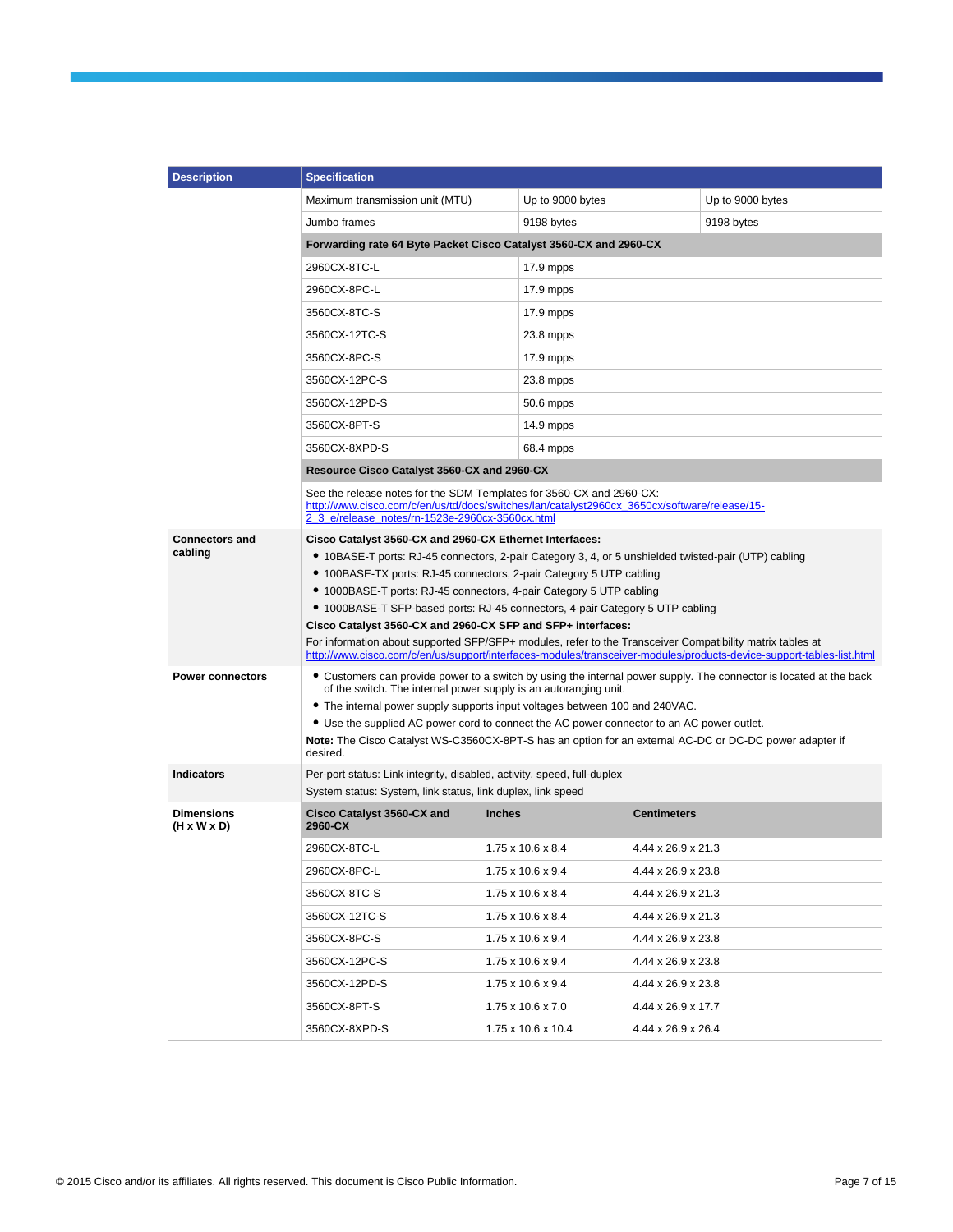| <b>Description</b>          | <b>Specification</b>                                                                 |                                                                                                                                                                                                               |                                     |                               |                                      |                                     |
|-----------------------------|--------------------------------------------------------------------------------------|---------------------------------------------------------------------------------------------------------------------------------------------------------------------------------------------------------------|-------------------------------------|-------------------------------|--------------------------------------|-------------------------------------|
| Weight                      | Cisco Catalyst 3560-CX and<br>2960-CX                                                | <b>Pounds</b>                                                                                                                                                                                                 |                                     | Kilograms                     |                                      |                                     |
|                             | 2960CX-8TC-L                                                                         | 3.8                                                                                                                                                                                                           |                                     | 1.72                          |                                      |                                     |
|                             | 2960CX-8PC-L                                                                         | 5.0                                                                                                                                                                                                           |                                     | 2.27                          |                                      |                                     |
|                             | 3560CX-8TC-S                                                                         | 3.8                                                                                                                                                                                                           |                                     | 1.72                          |                                      |                                     |
|                             | 3560CX-12TC-S                                                                        | 3.9                                                                                                                                                                                                           |                                     | 1.77                          |                                      |                                     |
|                             | 3560CX-8PC-S                                                                         | 5.0                                                                                                                                                                                                           |                                     | 2.27                          |                                      |                                     |
|                             | 3560CX-12PC-S                                                                        | 5.1                                                                                                                                                                                                           |                                     | 2.31                          |                                      |                                     |
|                             | 3560CX-12PD-S                                                                        | 5.1                                                                                                                                                                                                           |                                     | 2.31                          |                                      |                                     |
|                             | 3560CX-8PT-S                                                                         | 3.5                                                                                                                                                                                                           |                                     | 1.58                          |                                      |                                     |
|                             | 3560CX-8XPD-S                                                                        | 6.0                                                                                                                                                                                                           |                                     | 2.72                          |                                      |                                     |
| <b>Environmental ranges</b> |                                                                                      | <b>Cisco Catalyst 3560-CX</b>                                                                                                                                                                                 |                                     |                               | <b>Cisco Catalyst 2960-CX</b>        |                                     |
|                             | Operating temperature up to 5000<br>ft (1524 m)                                      | -5°C to $+45^{\circ}$ C $\degree$                                                                                                                                                                             |                                     | +23°F to +113°F               | -5°C to +45°C $\degree$              | +23°F to +113°F                     |
|                             | Operating temperature up to<br>10,000 ft (3048 m)                                    | $-5^{\circ}$ C to $+45^{\circ}$ C                                                                                                                                                                             | +23°F to +113°F                     |                               | $-5^{\circ}$ C to $+45^{\circ}$ C    | +23°F to +113°F                     |
|                             | Storage temperature up to 15,000<br>ft (4572 m)                                      | -25 $^{\circ}$ C to +70 $^{\circ}$ C                                                                                                                                                                          | $-13^{\circ}$ F to $+158^{\circ}$ F |                               | -25 $^{\circ}$ C to +70 $^{\circ}$ C | $-13^{\circ}$ F to $+158^{\circ}$ F |
|                             | Operating altitude                                                                   | Up to 3048 m                                                                                                                                                                                                  | Up to 10,000 ft                     |                               | Up to 3048 m                         | Up to 10,000 ft                     |
|                             | Storage altitude                                                                     | Up to 4000 m                                                                                                                                                                                                  | Up to 15,000 ft                     |                               | Up to 4000 m                         | Up to 15,000 ft                     |
|                             | Operating relative humidity                                                          | 5% to 95% noncondensing                                                                                                                                                                                       |                                     |                               | 5% to 95% noncondensing              |                                     |
|                             | Storage relative humidity                                                            | 5% to 95% noncondensing                                                                                                                                                                                       |                                     |                               | 5% to 95% noncondensing              |                                     |
|                             | Minimum ambient temperature for cold start is 0°C (+32°F)<br>transceivers installed) | "10G SKUs have a maximum operating temperature of 40°C. For WS-C3560CX-8XPD-S, the max operating<br>temperature will be 35°C when installed inverted and under fully loaded conditions (max. POE and 10G SFP+ |                                     |                               |                                      |                                     |
| Mean time between           | <b>Cisco Catalyst 3560-CX</b>                                                        | <b>MTBF</b>                                                                                                                                                                                                   |                                     | <b>Cisco Catalyst 2960-CX</b> |                                      | <b>MTBF</b>                         |
| failure (MTBF)              | 3560CX-8TC-S                                                                         | 756,260                                                                                                                                                                                                       | 2960CX-8TC-L                        |                               |                                      | 756,260                             |
|                             | 3560CX-12TC-S                                                                        | 755,270                                                                                                                                                                                                       | 2960CX-8PC-L                        |                               |                                      | 569,530                             |
|                             | 3560CX-8PC-S                                                                         | 569,530                                                                                                                                                                                                       |                                     |                               |                                      |                                     |
|                             | 3560CX-12PC-S                                                                        | 553,140                                                                                                                                                                                                       |                                     |                               |                                      |                                     |
|                             | 3560CX-12PD-S                                                                        | 528,480                                                                                                                                                                                                       |                                     |                               |                                      |                                     |
|                             | 3560CX-8PT-S                                                                         | 737,740                                                                                                                                                                                                       |                                     |                               |                                      |                                     |
|                             | 3560CX-8XPD-S                                                                        | 528.480                                                                                                                                                                                                       |                                     |                               |                                      |                                     |

Table 6 describes the power specifications for Cisco Catalyst 3560-CX and 2960-CX switches.

| Table 6. |  |  | Power Specifications for Cisco Catalyst 3560-C and 2960-C Series Compact Switches |
|----------|--|--|-----------------------------------------------------------------------------------|
|----------|--|--|-----------------------------------------------------------------------------------|

| <b>Description</b>                | <b>Specification</b>   |                                                 |                               |                                                 |  |
|-----------------------------------|------------------------|-------------------------------------------------|-------------------------------|-------------------------------------------------|--|
| Measured 100%<br>throughput power | Cisco Catalyst 3560-CX | <b>Switch Power Consumption</b><br><b>Watts</b> | <b>Cisco Catalyst 2960-CX</b> | <b>Switch Power Consumption</b><br><b>Watts</b> |  |
| consumption                       | 3560CX-8TC-S           | 18.8W                                           | 2960CX-8TC-L                  | 18.8W                                           |  |
|                                   | 3560CX-12TC-S          | 20.8W                                           | 2960CX-8PC-L                  | 24.5W                                           |  |
|                                   | 3560CX-8PC-S           | 24.4W                                           |                               |                                                 |  |
|                                   | 3560CX-12PC-S          | 26.3W                                           |                               |                                                 |  |
|                                   | 3560CX-12PD-S          | 29.5W                                           |                               |                                                 |  |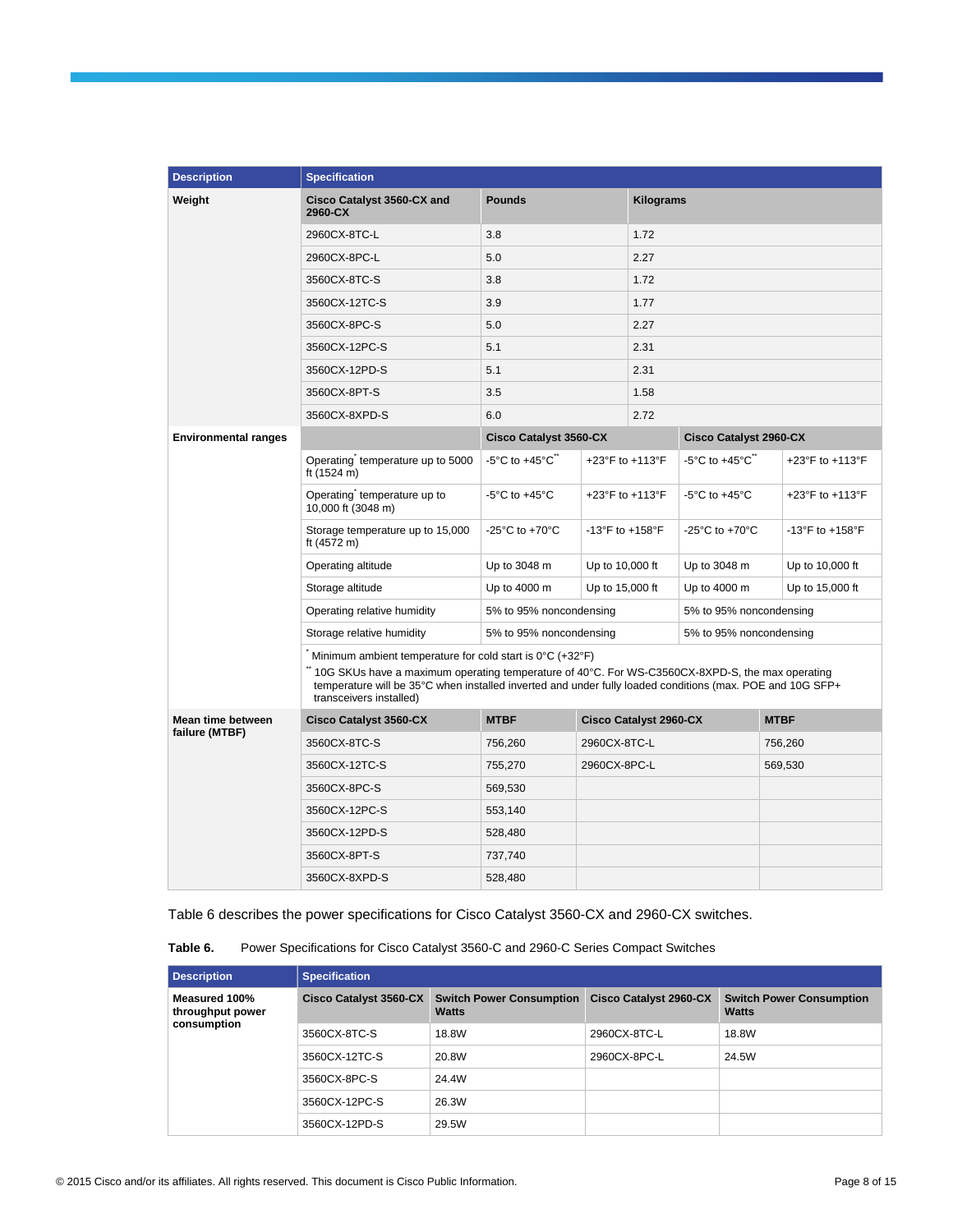| <b>Description</b>                             | <b>Specification</b>          |                                                    |               |                               |                                          |               |
|------------------------------------------------|-------------------------------|----------------------------------------------------|---------------|-------------------------------|------------------------------------------|---------------|
|                                                | 3560CX-8PT-S                  | Single uplink = $22.9W'$<br>Dual uplink = $24.3W1$ |               |                               |                                          |               |
|                                                | 3560CX-8XPD-S                 | 35.2W                                              |               |                               |                                          |               |
| Measured 10%<br>throughput power               | <b>Cisco Catalyst 3560-CX</b> | <b>Switch Power Consumption</b><br><b>Watts</b>    |               | <b>Cisco Catalyst 2960-CX</b> | <b>Switch Power Consumption</b><br>Watts |               |
| consumption                                    | 3560CX-8TC-S                  | 18.6W                                              |               | 2960CX-8TC-L                  | 18.7W                                    |               |
|                                                | 3560CX-12TC-S                 | 20.6W                                              |               | 2960CX-8PC-L                  | 24.3W                                    |               |
|                                                | 3560CX-8PC-S                  | 24.2W                                              |               |                               |                                          |               |
|                                                | 3560CX-12PC-S                 | 26.1W                                              |               |                               |                                          |               |
|                                                | 3560CX-12PD-S                 | 28.9W                                              |               |                               |                                          |               |
|                                                | 3560CX-8PT-S                  | Single uplink = $22.8WT$<br>Dual uplink = $24.2W1$ |               |                               |                                          |               |
|                                                | 3560CX-8XPD-S                 | 34.5W                                              |               |                               |                                          |               |
| Measured 0%<br>throughput power<br>consumption | <b>Cisco Catalyst 3560-CX</b> | <b>Switch Power Consumption</b><br><b>Watts</b>    |               | <b>Cisco Catalyst 2960-CX</b> | <b>Switch Power Consumption</b><br>Watts |               |
| (with EEE)                                     | 3560CX-8TC-S                  | 14.8W                                              |               | 2960CX-8TC-L                  | <b>15W</b>                               |               |
|                                                | 3560CX-12TC-S                 | 15.6W                                              |               | 2960CX-8PC-L                  | 20.4W                                    |               |
|                                                | 3560CX-8PC-S                  | 21.3W                                              |               |                               |                                          |               |
|                                                | 3560CX-12PC-S                 | 21.3W                                              |               |                               |                                          |               |
|                                                | 3560CX-12PD-S                 | 24.9W                                              |               |                               |                                          |               |
|                                                | 3560CX-8PT-S                  | Single uplink = $20.1WT$<br>Dual uplink = $21.3W1$ |               |                               |                                          |               |
|                                                | 3560CX-8XPD-S                 | 32.7W                                              |               |                               |                                          |               |
| Measured 100%<br>throughput power              | <b>Cisco Catalyst 3560-CX</b> | <b>Switch Power Consumption</b><br><b>Watts</b>    |               | <b>Cisco Catalyst 2960-CX</b> | <b>Switch Power Consumption</b><br>Watts |               |
| consumption (with<br>maximum possible          | 3560CX-8TC-S                  | <b>NA</b>                                          |               | 2960CX-8TC-L                  | <b>NA</b>                                |               |
| PoE loads)                                     | 3560CX-12TC-S                 | <b>NA</b>                                          |               | 2960CX-8PC-L                  | 161.4W                                   |               |
|                                                | 3560CX-8PC-S                  | 269.1W                                             |               |                               |                                          |               |
|                                                | 3560CX-12PC-S                 | 275.2W                                             |               |                               |                                          |               |
|                                                | 3560CX-12PD-S                 | 278W                                               |               |                               |                                          |               |
|                                                | 3560CX-8PT-S                  | 180W                                               |               |                               |                                          |               |
|                                                | 3560CX-8XPD-S                 | 285.1W                                             |               |                               |                                          |               |
| <b>AC/DC input voltage</b>                     | <b>Cisco Catalyst 3560-CX</b> |                                                    |               | <b>Cisco Catalyst 2960-CX</b> |                                          |               |
| and current                                    |                               | I/P Voltage                                        | I/P Current   |                               | I/P voltage                              | I/P Current   |
|                                                | 3560CX-8TC-S                  | 100-240 VAC                                        | $0.5 - 0.2A$  | 2960CX-8TC-L                  | 100-240 VAC                              | $0.5 - 0.2A$  |
|                                                | 3560CX-12TC-S                 | 100-240 VAC                                        | $0.5 - 0.2A$  | 2960CX-8PC-L                  | 100-240 VAC                              | $3.25 - 1.5A$ |
|                                                | 3560CX-8PC-S                  | 100-240 VAC                                        | $3.25 - 1.5A$ |                               |                                          |               |
|                                                | 3560CX-12PC-S                 | 100-240 VAC                                        | 3.25-1.5A     |                               |                                          |               |
|                                                | 3560CX-12PD-S                 | 100-240 VAC                                        | 3.25-1.5A     |                               |                                          |               |
|                                                | 3560CX-8PT-S                  | 18-60VDC                                           | 6.0-1.6A      |                               |                                          |               |
|                                                | 3560CX-8XPD-S                 | 100-240 VAC                                        | $3.25 - 1.5A$ |                               |                                          |               |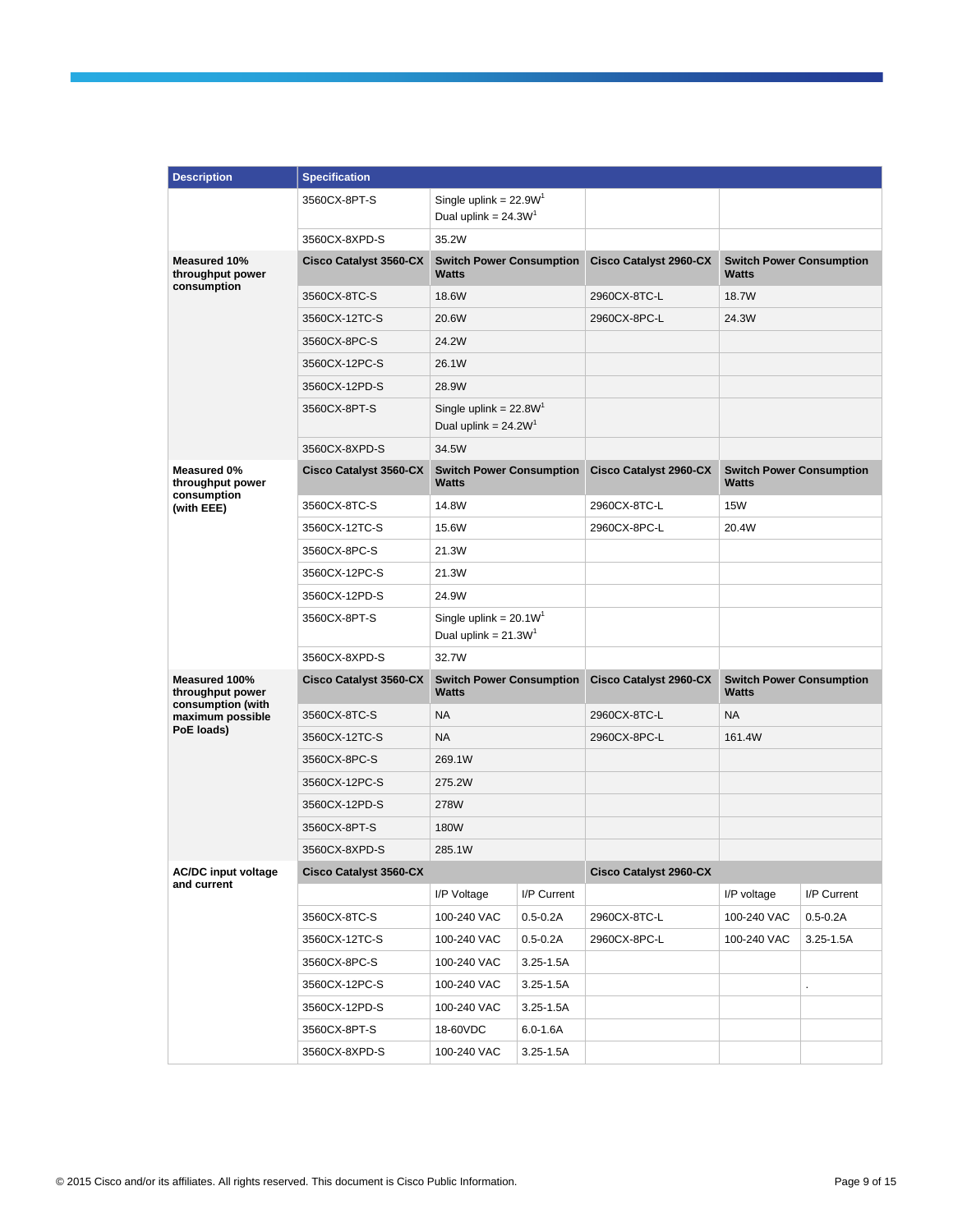| <b>Description</b>                                | <b>Specification</b>                                                                                         |       |            |                               |              |                     |       |            |             |
|---------------------------------------------------|--------------------------------------------------------------------------------------------------------------|-------|------------|-------------------------------|--------------|---------------------|-------|------------|-------------|
| <b>Power rating</b>                               | <b>Cisco Catalyst 3560-CX</b>                                                                                |       |            | <b>Cisco Catalyst 2960-CX</b> |              |                     |       |            |             |
|                                                   |                                                                                                              | Watts | <b>KVA</b> | <b>BTU</b>                    |              |                     | Watts | <b>KVA</b> | <b>BTU</b>  |
|                                                   | 3560CX-8TC-S                                                                                                 | 30    | 0.05       | 170.6                         | 2960CX-8TC-L |                     | 30    | 0.05       | 170.6       |
|                                                   | 3560CX-12TC-S                                                                                                | 30    | 0.05       | 170.6                         | 2960CX-8PC-L |                     | 170   | 0.19       | $648.3^{1}$ |
|                                                   | 3560CX-8PC-S                                                                                                 | 280   | 0.3        | $1023.6^1$                    |              |                     |       |            |             |
|                                                   | 3560CX-12PC-S                                                                                                | 280   | 0.3        | 1023.6 <sup>1</sup>           |              |                     |       |            |             |
|                                                   | 3560CX-12PD-S                                                                                                | 290   | 0.31       | 1057.7 <sup>1</sup>           |              |                     |       |            |             |
|                                                   | 3560CX-8PT-S                                                                                                 | 90    | 0.11       | 375.3 <sup>1</sup>            |              |                     |       |            |             |
|                                                   | 3560CX-8XPD-S                                                                                                | 290   | 0.31       | 1057.7 <sup>1</sup>           |              |                     |       |            |             |
|                                                   | <sup>1</sup> Switch dissipation only (excludes PoE, which is dissipated at the end device).                  |       |            |                               |              |                     |       |            |             |
|                                                   | Power measurements are best and worst case. Best case is 1 PoE+ connection. Worst case is 2 PoE connections. |       |            |                               |              |                     |       |            |             |
| PoE and PoE+                                      | • Maximum power supplied per Port for PoE+ is 30W<br>• Maximum power supplied per port for PoE: 15.4W        |       |            |                               |              |                     |       |            |             |
| <b>PoE Power Supply</b><br><b>Characteristics</b> | Capacity: 300W, Efficiency: 80 Plus Silver certified                                                         |       |            |                               |              |                     |       |            |             |
|                                                   | % Load                                                                                                       |       |            | <b>Efficiency</b>             |              | <b>Power Factor</b> |       |            |             |
|                                                   | •20                                                                                                          |       |            | •85%                          |              | •0.8                |       |            |             |
|                                                   | • 50                                                                                                         | •88%  |            |                               |              | •0.9                |       |            |             |
|                                                   | • 100                                                                                                        |       | • 90%      |                               |              | • 0.95              |       |            |             |

Table 7 shows switch management and standards support.

| Management and Standards Support for Cisco Catalyst 3560-CX and 2960-CX Series Compact Switches<br>Table 7. |
|-------------------------------------------------------------------------------------------------------------|
|-------------------------------------------------------------------------------------------------------------|

| • BRIDGE-MIB<br>Management<br>• CISCO-TC-MIB<br>● CISCO-CABLE-DIAG-MIB<br>• CISCO-TCP-MIB<br>• CISCO-CDP-MIB<br>• CISCO-UDLDP-MIB<br>• CISCO-VLAN-IFTABLE |  |
|-----------------------------------------------------------------------------------------------------------------------------------------------------------|--|
|                                                                                                                                                           |  |
|                                                                                                                                                           |  |
|                                                                                                                                                           |  |
| • CISCO-CLUSTER-MIB                                                                                                                                       |  |
| • CISCO-CONFIG-COPY-MIB<br>• RELATIONSHIP-MIB                                                                                                             |  |
| • CISCO-CONFIG-MAN-MIB<br>• CISCO-VLAN-MEMBERSHIP-MIB                                                                                                     |  |
| • CISCO-DHCP-SNOOPING-MIB<br>$\bullet$ CISCO-VTP-MIB                                                                                                      |  |
| • CISCO-ENTITY-VENDORTYPE-OID-MIB<br>• ENTITY-MIB                                                                                                         |  |
| • CISCO-ENVMON-MIB<br>$\bullet$ ETHERLIKE-MIB                                                                                                             |  |
| • CISCO-ERR-DISABLE-MIB<br>$\bullet$ IEEE8021-PAE-MIB                                                                                                     |  |
| • CISCO-FLASH-MIB<br>• IEEE8023-LAG-MIB                                                                                                                   |  |
| • CISCO-FTP-CLIENT-MIB<br>$\bullet$ IF-MIB                                                                                                                |  |
| • CISCO-IGMP-FILTER-MIB<br>• INET-ADDRESS-MIB                                                                                                             |  |
| • CISCO-IMAGE-MIB<br>• OLD-CISCO-CHASSIS-MIB                                                                                                              |  |
| • CISCO-IP-STAT-MIB<br>• OLD-CISCO-FLASH-MIB                                                                                                              |  |
| • CISCO-LAG-MIB<br>• OLD-CISCO-INTERFACES-MIB                                                                                                             |  |
| • CISCO-MAC-NOTIFICATION-MIB<br>• OLD-CISCO-IP-MIB                                                                                                        |  |
| • CISCO-MEMORY-POOL-MIB<br>• OLD-CISCO-SYS-MIB                                                                                                            |  |
| • OLD-CISCO-TCP-MIB<br>• CISCO-PAGP-MIB                                                                                                                   |  |
| • CISCO-PING-MIB<br>• OLD-CISCO-TS-MIB                                                                                                                    |  |
| $\bullet$ RFC1213-MIB<br>• CISCO-POE-EXTENSIONS-MIB                                                                                                       |  |
| • CISCO-PORT-QOS-MIB<br>• RMON-MIB                                                                                                                        |  |
| • CISCO-PORT-SECURITY-MIB<br>$\bullet$ RMON2-MIB                                                                                                          |  |
| • CISCO-PORT-STORM-CONTROL-MIB<br>• SNMP-FRAMEWORK-MIB                                                                                                    |  |
| • CISCO-PRODUCTS-MIB<br>$\bullet$ SNMP-MPD-MIB                                                                                                            |  |
| • CISCO-PROCESS-MIB<br>• SNMP-NOTIFICATION-MIB                                                                                                            |  |
| • CISCO-RTTMON-MIB<br>• SNMP-TARGET-MIB                                                                                                                   |  |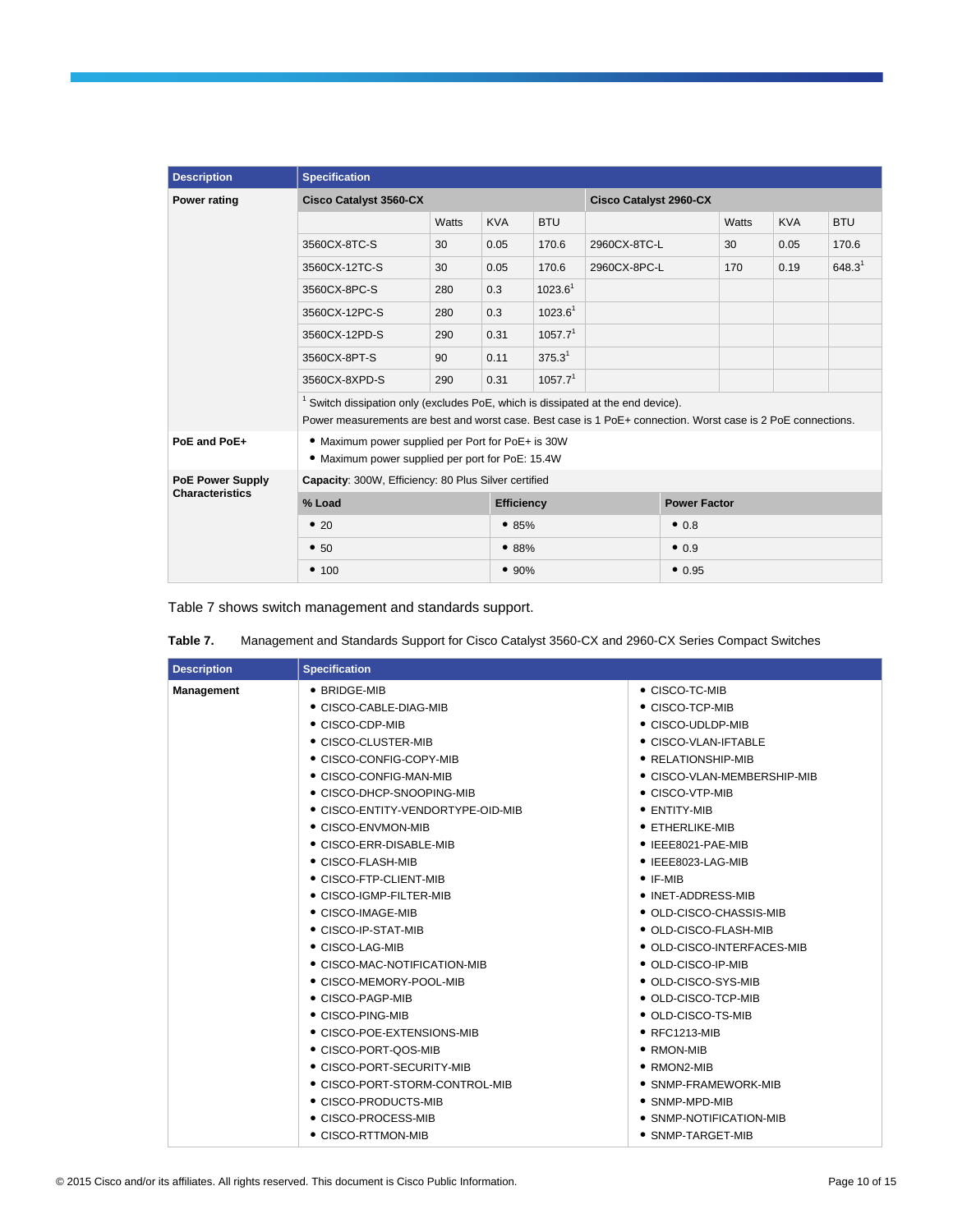| <b>Description</b>    | <b>Specification</b>                                                                                                                                                                                                                                                                                                                                                                                                                                                                                                                                                                                                                            |                                                                                                                                                                                                                                                                                                                                                                                                                                                                                                                                                                                                                                                                                                                                                                                                         |
|-----------------------|-------------------------------------------------------------------------------------------------------------------------------------------------------------------------------------------------------------------------------------------------------------------------------------------------------------------------------------------------------------------------------------------------------------------------------------------------------------------------------------------------------------------------------------------------------------------------------------------------------------------------------------------------|---------------------------------------------------------------------------------------------------------------------------------------------------------------------------------------------------------------------------------------------------------------------------------------------------------------------------------------------------------------------------------------------------------------------------------------------------------------------------------------------------------------------------------------------------------------------------------------------------------------------------------------------------------------------------------------------------------------------------------------------------------------------------------------------------------|
|                       | • CISCO-SMI-MIB                                                                                                                                                                                                                                                                                                                                                                                                                                                                                                                                                                                                                                 | • SNMPv2-MIB                                                                                                                                                                                                                                                                                                                                                                                                                                                                                                                                                                                                                                                                                                                                                                                            |
|                       | $\bullet$ CISCO-STP-EXTENSIONS-MIB                                                                                                                                                                                                                                                                                                                                                                                                                                                                                                                                                                                                              | $\bullet$ TCP-MIB                                                                                                                                                                                                                                                                                                                                                                                                                                                                                                                                                                                                                                                                                                                                                                                       |
|                       | ● CISCO-SYSLOG-MIB                                                                                                                                                                                                                                                                                                                                                                                                                                                                                                                                                                                                                              | • UDP-MIB                                                                                                                                                                                                                                                                                                                                                                                                                                                                                                                                                                                                                                                                                                                                                                                               |
|                       |                                                                                                                                                                                                                                                                                                                                                                                                                                                                                                                                                                                                                                                 | $\bullet$ ePM MIB                                                                                                                                                                                                                                                                                                                                                                                                                                                                                                                                                                                                                                                                                                                                                                                       |
| <b>Standards</b>      | • IEEE 802.1D Spanning Tree Protocol<br>• IEEE 802.1p CoS Prioritization<br>• IEEE 802.1Q VLAN<br>$\bullet$ IEEE 802.1s<br>• IEEE 802.1w<br>• IEEE 802.1x<br>$\bullet$ IEEE 802.1AB (LLDP)<br>$\bullet$ IEEE 802.3ad<br>$\bullet$ IEEE 802.3af<br>$\bullet$ IEEE 802.3ah<br>(100BASE-X single/multimode fiber only)<br>• IEEE 802.3x full duplex on 10BASE-T, 100BASE-TX, and<br>1000BASE-T ports                                                                                                                                                                                                                                               | ● 100BASE-BX (SFP)<br>● 100BASE-FX (SFP)<br>• 100BASE-LX (SFP)<br>● 1000BASE-BX (SFP)<br>$\bullet$ 1000BASE-SX (SFP)<br>$\bullet$ 1000BASE-LX/LH (SFP)<br>$\bullet$ 1000BASE-ZX (SFP)<br>● 1000BASE-CWDM SFP 1470 nm<br>● 1000BASE-CWDM SFP 1490 nm<br>$\bullet$ 1000BASE-CWDM SFP 1510 nm<br>● 1000BASE-CWDM SFP 1530 nm<br>● 1000BASE-CWDM SFP 1550 nm<br>$\bullet$ 1000BASE-CWDM SFP 1570 nm                                                                                                                                                                                                                                                                                                                                                                                                         |
|                       | • IEEE 802.3 10BASE-T specification<br>• IEEE 802.3u 100BASE-TX specification<br>• IEEE 802.3ab 1000BASE-T specification<br>• IEEE 802.3z 1000BASE-X specification                                                                                                                                                                                                                                                                                                                                                                                                                                                                              | ● 1000BASE-CWDM SFP 1590 nm<br>● 1000BASE-CWDM SFP 1610 nm<br>• RMON I and II standards<br>● SNMPv1, SNMPv2c, and SNMPv3                                                                                                                                                                                                                                                                                                                                                                                                                                                                                                                                                                                                                                                                                |
| <b>RFC compliance</b> | • RFC 768: UDP<br>$\bullet$ RFC 783: TFTP<br>• RFC 791: IP<br>$\bullet$ RFC 792: ICMP<br>$\bullet$ RFC 793: TCP<br>● RFC 826: ARP<br>• RFC 854: Telnet<br>• RFC 951: Bootstrap Protocol<br>• RFC 1542: BOOTP Extensions<br>• RFC 959: FTP<br>● RFC 1058: RIP Routing<br>• RFC 1112: IP Multicast and IGMP<br>• RFC 1157: SNMPv1<br>• RFC 1166: IP Addresses<br>● RFC 1253: OSPF Routing<br>• RFC 1256: ICMP Router Discovery<br>• RFC 1305: NTP<br>• RFC 1492: TACACS+<br>● RFC 1493: Bridge MIB<br>• RFC 1542: Bootstrap Protocol<br>• RFC 1583: OSPFv2<br>• RFC 1643: Ethernet Interface MIB<br>• RFC 1723: RIPv2 Routing<br>• RFC 1757: RMON | ● RFC 1812: IP Routing<br>• RFC 1901: SNMPv2C<br>● RFC 1902-1907: SNMPv2<br>• RFC 1981: MTU Path Discovery IPv6<br>• FRC 2068: HTTP<br>● RFC 2080: RIP for IPv6<br>• RFC 2131: DHCP<br>$\bullet$ RFC 2138: RADIUS<br>• RFC 2233: IF MIB<br>• RFC 2236: IP Multicast<br>● RFC 2328: OSPFv2<br>● RFC 2273-2275: SNMPv3<br>• RFC 2373: IPv6 Aggregatable Addrs<br>● RFC 2453: RIPv2 Routing<br>● RFC 2460: IPv6 protocol<br>● RFC 2461: IPv6 Neighbor Discovery<br>• RFC 2462: IPv6 Autoconfiguration<br>● RFC 2463: ICMP IPv6<br>● RFC 2474: DiffServ Precedence<br>• RFC 2597: Assured Forwarding<br>• RFC 2598: Expedited Forwarding<br>• RFC 2571: SNMP Management<br>● RFC 2740: OSPF for IPv6<br>· RFC 3046: DHCP Relay Agent Information<br>Option<br>● RFC 3101, 1587: NSSAs<br>● RFC 3376: IGMPv3 |
|                       |                                                                                                                                                                                                                                                                                                                                                                                                                                                                                                                                                                                                                                                 | ● RFC 3580: 802.1x RADIUS                                                                                                                                                                                                                                                                                                                                                                                                                                                                                                                                                                                                                                                                                                                                                                               |
|                       | Note: RFC, MIB and Standards compliance is dependent on IOS Level.                                                                                                                                                                                                                                                                                                                                                                                                                                                                                                                                                                              |                                                                                                                                                                                                                                                                                                                                                                                                                                                                                                                                                                                                                                                                                                                                                                                                         |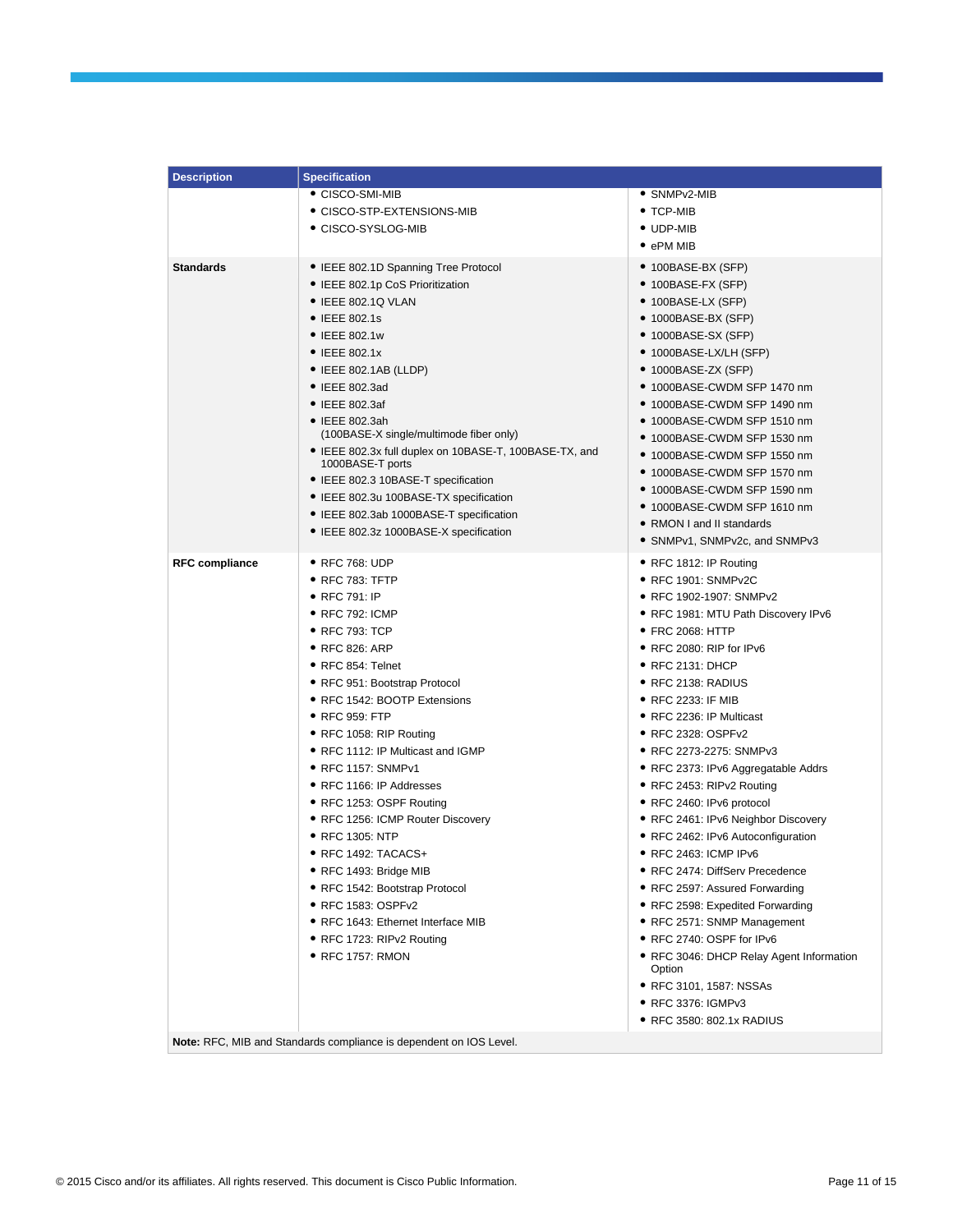#### Table 8 shows safety and compliance information.

**Table 8.** Safety and Compliance Support

| <b>Description</b>                       | <b>Specification</b>                                                                                                                                                                                                                                                                                                                                            |
|------------------------------------------|-----------------------------------------------------------------------------------------------------------------------------------------------------------------------------------------------------------------------------------------------------------------------------------------------------------------------------------------------------------------|
| <b>Safety standards</b>                  | • UL 60950-1<br>• CAN/CSA 22.2 No. 60950-1<br>• EN 60950-1<br>• IEC 60950-1<br>• CE Marking<br>• GB 4943<br>• IEC 60825                                                                                                                                                                                                                                         |
| Electromagnetic emissions certifications | • FCC Part 15, CFR 47, Class A, North America<br>• EN 55022 (CISPR22) and EN 55024 (CISPR24), CE marking, European Union<br>• AS/NZS, Class A, CISPR22:2004 or EN55022, Australia and New Zealand<br>• VCCI Class A, V-3/2007.04, Japan<br>• KCC (Formerly MIC, GB17625.1-1998) Class A, KN24/KN22, Korea<br>• ANATEL, Brazil<br>• CCC, China<br>· GOST, Russia |
| <b>Environmental</b>                     | Reduction of Hazardous Substances (ROHS) 6                                                                                                                                                                                                                                                                                                                      |
| <b>Telco</b>                             | Common Language Equipment Identifier (CLEI) code                                                                                                                                                                                                                                                                                                                |

## Ordering Information

To place an order, consult Table 9 for ordering information and visit [Cisco Commerce Workspace.](https://sso.cisco.com/autho/forms/CDClogin.html)

**Table 9.** Ordering Information for Cisco Catalyst 3560-CX and 2960-CX Series Compact Switches

| <b>Cisco Catalyst 3560-CX Compact Switches</b> |                                                                                                                              |  |  |  |
|------------------------------------------------|------------------------------------------------------------------------------------------------------------------------------|--|--|--|
| <b>Part Number</b>                             | <b>Description</b>                                                                                                           |  |  |  |
| <b>WS-C3560CX-8TC-S</b>                        | 3560-CX Switch 8 GE, uplinks: 2 x 1G SFP and 2 x 1G copper, IP Base                                                          |  |  |  |
| <b>WS-C3560CX-12TC-S</b>                       | 3560-CX Switch 12 GE, uplinks: 2 x 1G SFP and 2 x 1G copper, IP Base                                                         |  |  |  |
| <b>WS-C3560CX-8PC-S</b>                        | 3560-CX Switch 8 GE PoE+, uplinks: 2 x 1G SFP and 2 x 1G copper, IP Base                                                     |  |  |  |
| <b>WS-C3560CX-12PC-S</b>                       | 3560-CX Switch 12 GE PoE+, uplinks: 2 x 1G SFP and 2 x 1G copper, IP Base                                                    |  |  |  |
| <b>WS-C3560CX-12PD-S</b>                       | 3560-CX Switch 12 GE PoE+, uplinks: 2 x 10G SFP+ and 2 x 1G copper, IP Base                                                  |  |  |  |
| <b>WS-C3560CX-8PT-S</b>                        | 3560-CX PD PSE Switch 8 GE PoE+, uplinks: 2 x 1G copper (Cisco UPOE powered input), IP Base                                  |  |  |  |
| <b>WS-C3560CX-8XPD-S</b>                       | 3560-CX Switch 6 GE PoE+, 2 MultiGE PoE+, uplinks: 2 x 10G SFP+, IP Base                                                     |  |  |  |
| <b>Cisco Catalyst 2960-CX Compact Switches</b> |                                                                                                                              |  |  |  |
| <b>Part Number</b>                             | <b>Description</b>                                                                                                           |  |  |  |
| <b>WS-C2960CX-8TC-L</b>                        | 2960-CX Switch 8 GE, uplinks: 2 x 1G SFP and 2 x 1G copper LAN Base                                                          |  |  |  |
| <b>WS-C2960CX-8PC-L</b>                        | 2960-CX Switch, 8 GE PoE+, uplinks: 2 x 1G SFP and 2 x 1G copper LAN Base                                                    |  |  |  |
| Cisco Catalyst 3560-CX and 2960-CX Accessories |                                                                                                                              |  |  |  |
| <b>Part Number</b>                             | <b>Description</b>                                                                                                           |  |  |  |
| $PWR-CLP=$                                     | Power clip for the 3560-CX and 2960-CX compact switches                                                                      |  |  |  |
| <b>PWR-ADPT=</b>                               | AC-DC power adapter for the WS-C3560CX-8PT-S compact switch                                                                  |  |  |  |
| <b>PWR-ADPT-DC=</b>                            | DC-DC power adapter for the WS-C3560CX-8PT-S compact switch                                                                  |  |  |  |
| $PWR-ADPT-BRKT=$                               | Power adapter bracket for the WS-C3560CX-8PT-S compact switch (needs either CMPCT-DIN-MNT= or<br>$CMPCT-MGNT-TRAY =$ to work |  |  |  |
| CMPCT-CBLE-GRD=                                | Cable guard for the 3560-CX and 2960-CX compact switches                                                                     |  |  |  |
| $CMPCT-MGNT-TRAY =$                            | Magnet and Mounting Tray for 3560-CX and 2960-CX compact switches                                                            |  |  |  |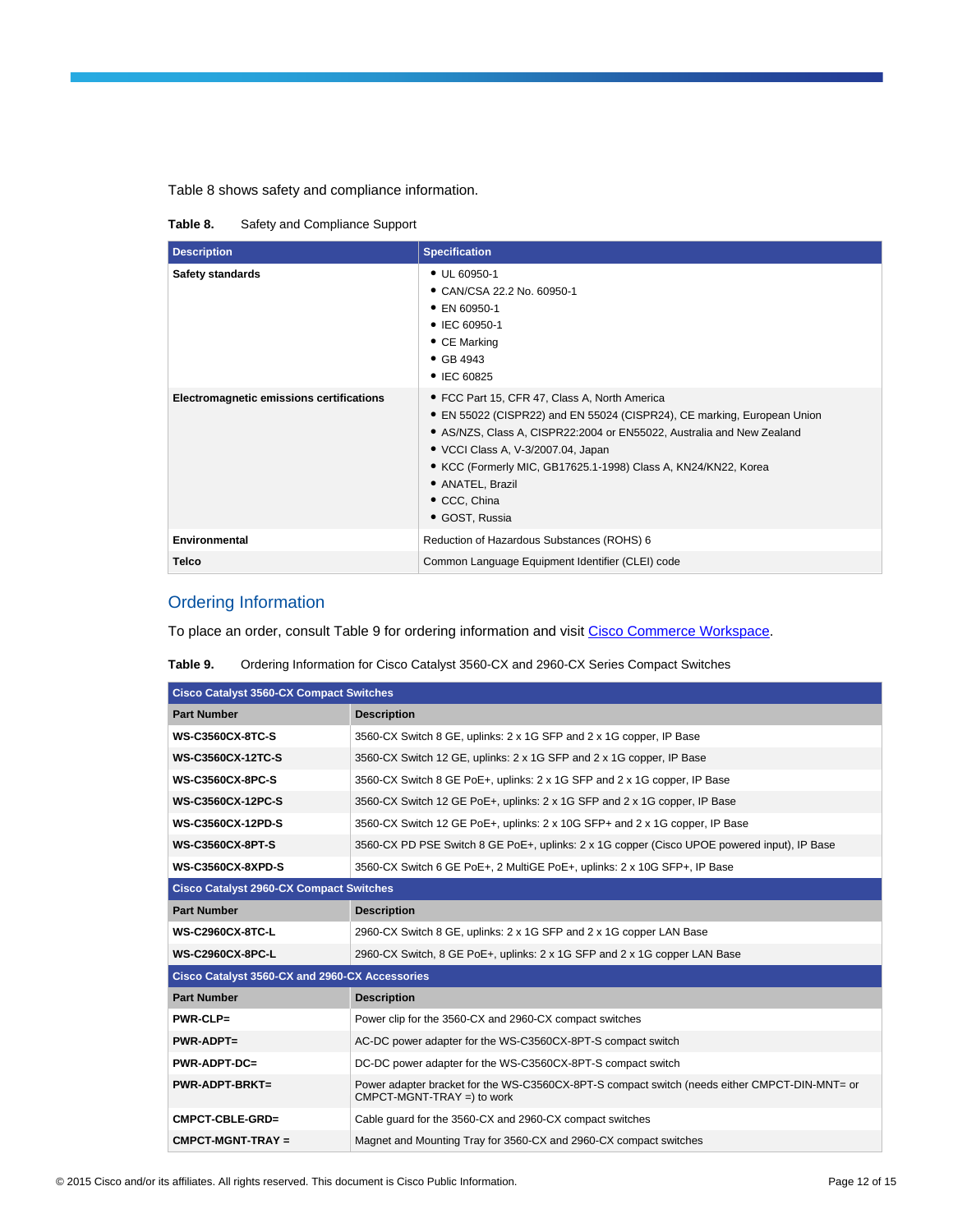| Cisco Catalyst 3560-CX and 2960-CX Accessories  |                                                                                 |  |
|-------------------------------------------------|---------------------------------------------------------------------------------|--|
| <b>Part Number</b>                              | <b>Description</b>                                                              |  |
| $CMPCT-DIN-MNT =$                               | DIN Rail Mount for 3560-CX and 2960-CX compact switches                         |  |
| $RCKMNT-19-CMPCT =$                             | 19-Inch Rack Mounting Brackets for 3560-CX and 2960-CX compact switches         |  |
| RCKMNT-23-CMPCT=                                | 23- and 24-lnch Rack Mounting Brackets for 3560-CX and 2960-CX compact switches |  |
| <b>Cisco Catalyst 3560-CX Software Licenses</b> |                                                                                 |  |
| <b>Part Number</b>                              | <b>Description</b>                                                              |  |
| $L-C3560CX-RTU=$                                | Cisco Catalyst 3560-CX IP Base to IP Services RTU electronic license            |  |
| $C3560CX-RTU=$                                  | Cisco Catalyst 3560-CX IP Base to IP Services RTU paper license                 |  |

### Warranty Information

Cisco Catalyst 3560-CX and 2960-CX Series Switches come with an enhanced limited lifetime hardware warranty that includes 90 days of Cisco Technical Assistance Center (TAC) support and next-business-day hardware replacement free of change (see Table 10 for details).

| Table 10. |  |  | Enhanced Limited Lifetime Hardware Warranty |
|-----------|--|--|---------------------------------------------|
|-----------|--|--|---------------------------------------------|

|                          | <b>Cisco Enhanced Limited Lifetime Hardware Warranty</b>                                                                                                                                                                                                                                                                                                                                               |
|--------------------------|--------------------------------------------------------------------------------------------------------------------------------------------------------------------------------------------------------------------------------------------------------------------------------------------------------------------------------------------------------------------------------------------------------|
| Device covered           | Applies to Cisco Catalyst 3560-CX and 2960-CX Series compact switches.                                                                                                                                                                                                                                                                                                                                 |
| <b>Warranty duration</b> | As long as the original customer owns the product.                                                                                                                                                                                                                                                                                                                                                     |
| EoL policy               | In the event of discontinuance of product manufacture, Cisco warranty support is limited to 5 years from the<br>announcement of discontinuance.                                                                                                                                                                                                                                                        |
| Hardware replacement     | Cisco or its service center will use commercially reasonable efforts to ship a replacement for next business<br>day delivery, where available. Otherwise, a replacement will be shipped within 10 working days after receipt<br>of the RMA request. Actual delivery times might vary depending on customer location.                                                                                   |
| <b>Effective date</b>    | Hardware warranty commences from the date of shipment to customer (and in case of resale by a Cisco<br>reseller, not more than 90 days after original shipment by Cisco).                                                                                                                                                                                                                              |
| <b>TAC support</b>       | Cisco will provide during business hours, 8 hours per day, 5 days per week basic configuration, diagnosis,<br>and troubleshooting of device-level problems for up to a 90-day period from the date of shipment of the<br>originally purchased Cisco Catalyst 2960 and 3560 product. This support does not include solution or<br>network-level support beyond the specific device under consideration. |
| Cisco.com access         | Warranty allows quest access only to Cisco.com.                                                                                                                                                                                                                                                                                                                                                        |

Your formal warranty statement, including the warranty applicable to Cisco software, appears in the Cisco information packet that accompanies your Cisco product. We encourage you to review carefully the warranty statement shipped with your specific product before use. Cisco reserves the right to refund the purchase price as its exclusive warranty remedy.

Adding a Cisco technical services contract to your device coverage provides access to the Cisco Technical Assistance Center (TAC) beyond the 90-day period allowed by the warranty. It also can provide a variety of hardware replacement options to meet critical business needs, as well as updates for licensed premium Cisco IOS Software, and registered access to the extensive Cisco.com knowledge base and support tools.

For additional information about warranty terms, visi[t http://www.cisco.com/go/warranty.](http://www.cisco.com/go/warranty)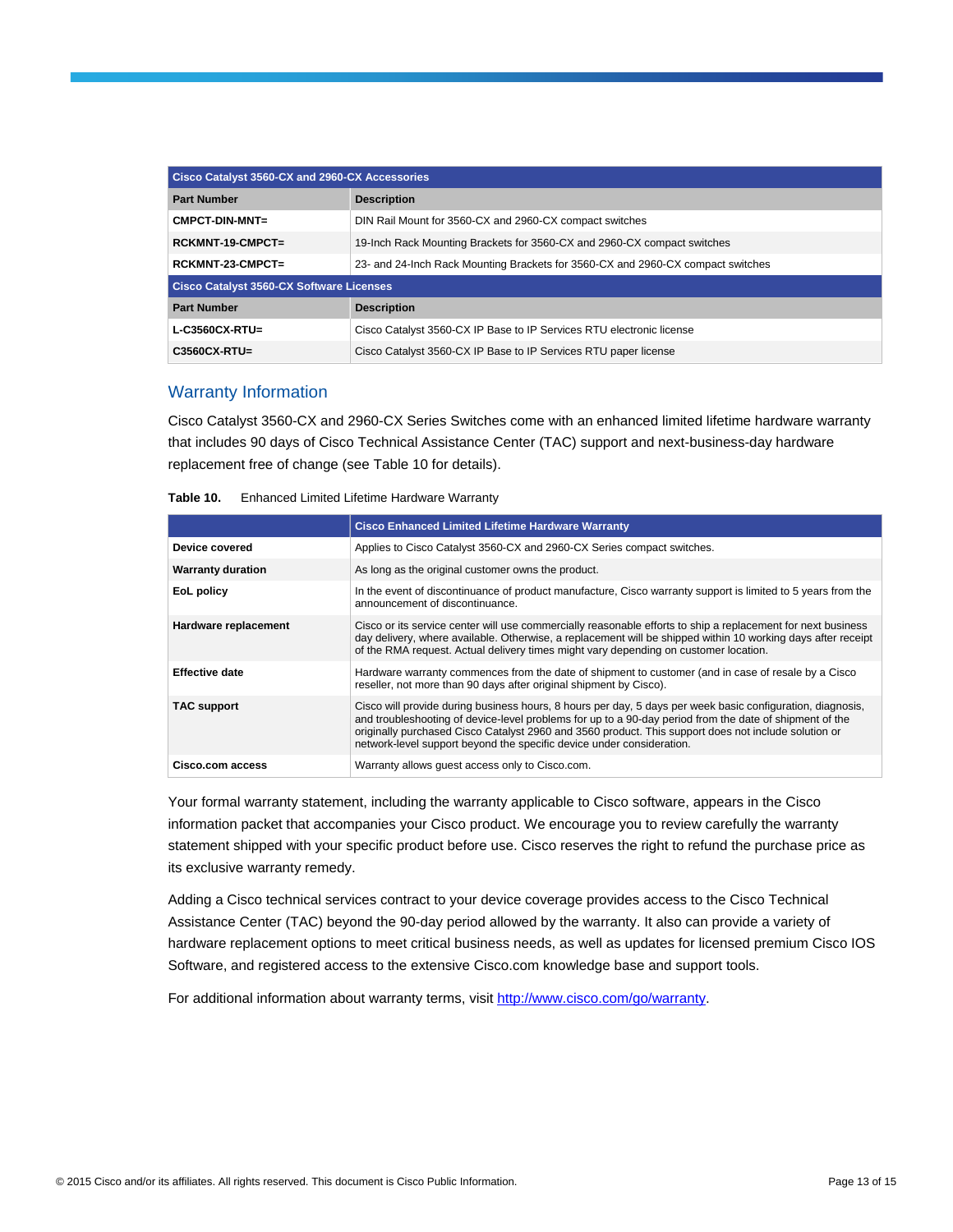#### Cisco and Partner Services

Enable the innovative, secure, intelligent edge using personalized services from Cisco and our partners. Through a discovery process that begins with understanding your business objectives, we help you integrate the nextgeneration Cisco Catalyst fixed switches into your architecture and incorporate network services onto those platforms. Sharing knowledge and leading practices, we support your success every step of the way as you deploy, absorb, manage, and scale new technology. Choose from a flexible suite of support services (Table 11), designed to meet your business needs and help you maintain high-quality network performance while controlling operational costs.

**Table 11.** Technical Services Available for Cisco Catalyst 3560-CX and 2960-CX Series Compact Switches

#### **Technical Services**

#### **Cisco SMARTnet® Service**

- Around-the-clock, global access to the Cisco Technical Assistance Center (TAC)
- Unrestricted access to the extensive Cisco.com knowledge base and tools
- Next-business-day, 8x5x4, 24x7x4, and 24x7x2 advance hardware replacement and onsite parts replacement and installation available
- Ongoing operating system software updates within the licensed feature set
- Proactive diagnostics and real-time alerts on Smart Call Home-enabled devices

#### **Cisco Smart Foundation Service**

- Next business day advance hardware replacement as available
- Business hours access to SMB TAC (access levels vary by region)
- Access to Cisco.com SMB knowledge base
- Online technical resources through Smart Foundation Portal
- Operating system software bug fixes and patches

#### **Cisco Focused Technical Support Services**

- 3 levels of premium, high-touch services are available
- Cisco High-Touch Operations Management Service
- Cisco High-Touch Technical Support Service
- Cisco High-Touch Engineering Service
- Valid Cisco SMARTnet or SP Base contracts on all network equipment are required

### Cisco Capital

#### **Financing to Help You Achieve Your Objectives**

Cisco Capital can help you acquire the technology you need to achieve your objectives and stay competitive. We can help you reduce CapEx. Accelerate your growth. Optimize your investment dollars and ROI. Cisco Capital financing gives you flexibility in acquiring hardware, software, services, and complementary third-party equipment. And there's just one predictable payment. Cisco Capital is available in more than 100 countries. [Learn more.](http://www.cisco.com/web/ciscocapital/americas/us/index.html)

#### Learn More

For more information, contact your Cisco sales account rep or visi[t http://www.cisco.com/go/compactswitches.](http://www.cisco.com/go/compactswitches)